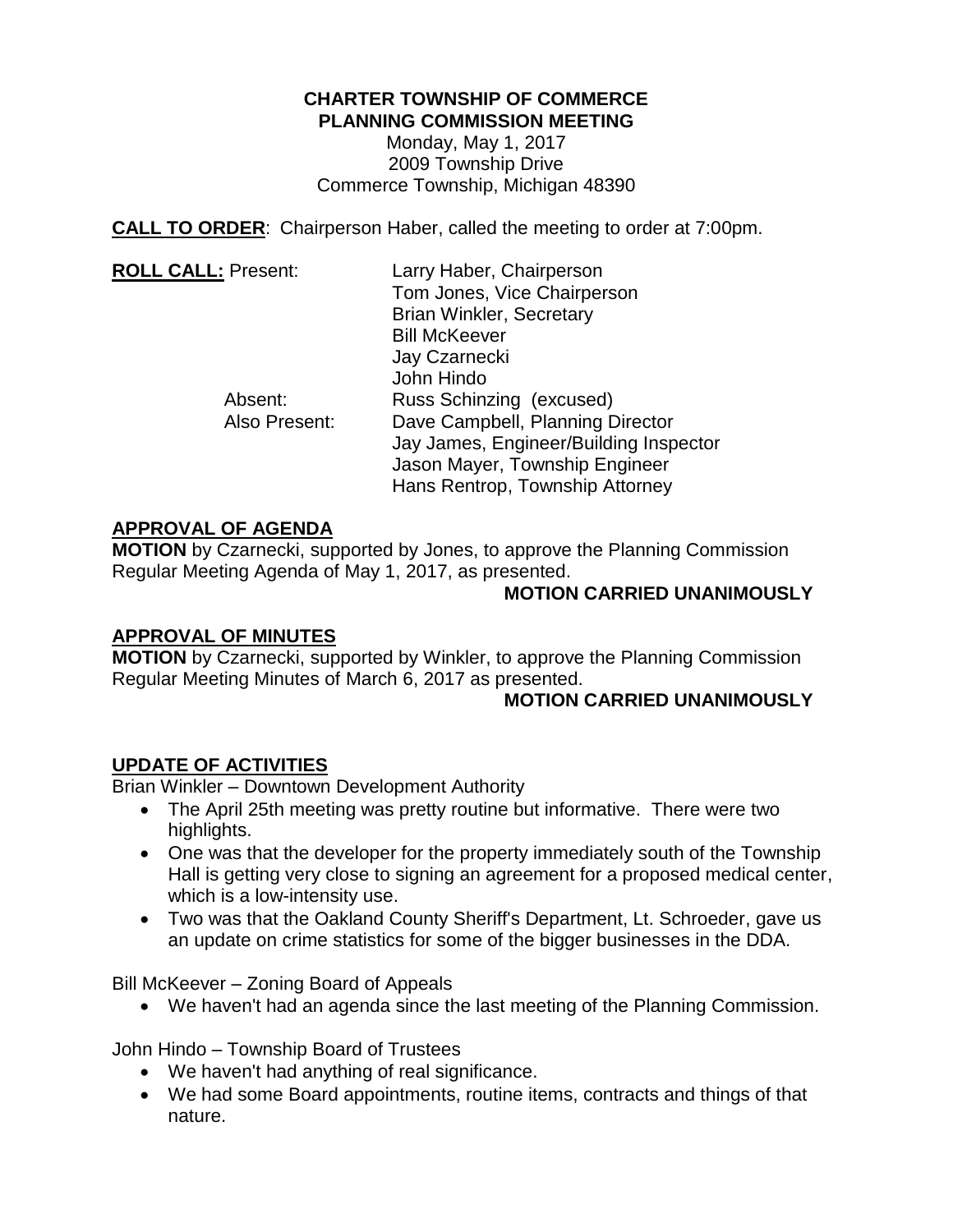Jay James – Building Department

- We're quite busy. It has really picked up over the last month, so much so that I've hired two new building inspectors.
- Meijer is close to completion with about one month left.
- Granger's First & Main project is a little behind schedule. They're just starting to do some drywall inside. They're moving along and I believe their target opening date is July, possibly August.

# **PUBLIC DISCUSSION OF MATTERS NOT ON THE AGENDA**

Ray Golota, 1595 Vanstone Drive, Commerce Township - Welcome back, Larry. Tom did a great job. I would appreciate that everybody speak into the microphone, and don't be afraid to lean forward. I'm sitting up front now, but it's difficult for people in the back to hear you when the blower is going. During the meeting, if I can't hear anybody talk, I'll point to my ear. I'm going to do this at all the meetings. The representatives should talk loud enough so that everybody can hear.

Regina Fronczak-Roth, 4080 Lake Pointe Lane, Commerce Township - About two months ago, I suggested that the Township logo be included in any announcements in the newspaper to identify a Commerce Township meeting. I am pleased to see that Dave Campbell has done that. I have copies of the publication from April 14th with the logo. It makes a difference. You can spot the notes for your community. I want to thank you for doing that.

### **ITEM 1: PSU17-001 – CLARK GAS STATION – SPECIAL LAND USE – PUBLIC HEARING**

K & S Fuel Venture of Commerce MI is requesting Special Land Use for expansion of a new fueling station located at 519 Commerce Road. Sidwell No.'s: 17-10-404-002 & 17-10-404-003

# **ITEM 2: PSP17-0002 – CLARK GAS STATION**

K & S Fuel Venture of Commerce MI is requesting Site Plan approval for the construction of a new gas station/retail building located at 519 Commerce Road. Sidwell No.'s: 17-10-404-002, 17-10-404-003, 17-10-404-024 & 17-10-404-025

David Campbell, Planning Director, gave a review.

Dave Campbell - Clark's Conditional Rezoning was approved by the Township Board in January 2017. Their next step in the process was to come to the Planning Commission for a public hearing to seek site plan with Special Land Use approval. Under B-3 Zoning, a gas station, or expansion of an existing gas station, is a Special Land Use. Part of State law is that the notice for the public hearing has to be published in the Oakland Press 15 days prior to the hearing. The Township is also required to send out notice to every property owner within 300 feet of the subject property within 15 days of the hearing. Back in early April, the Planning Department scheduled the hearing for May 1st.

Since then, a significant event happened on April 12th. The home at 4645 Broadway, which was part of the Conditional Rezoning Agreement for the rezoning of the property,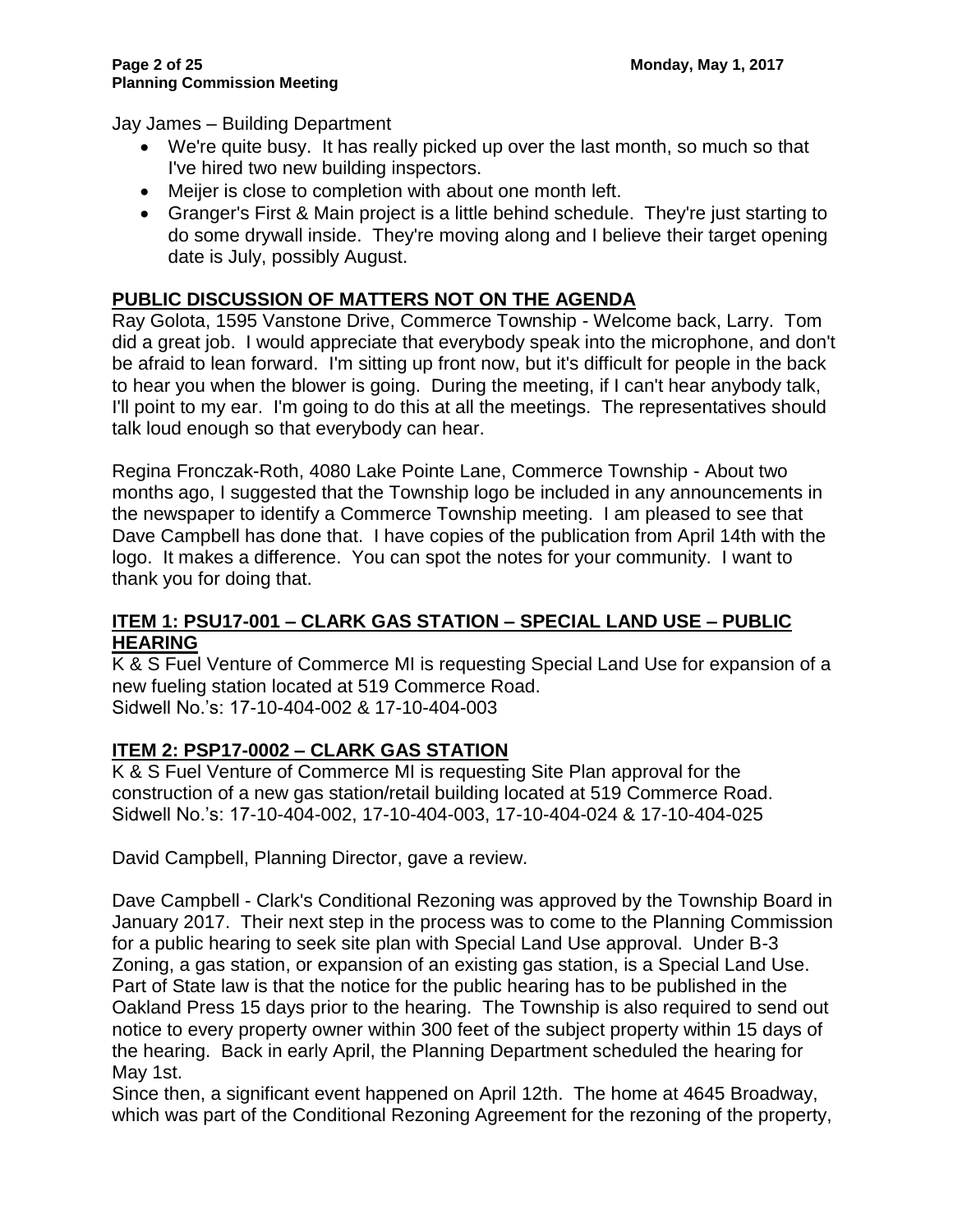was raided by the OCSD for suspicion of a marihuana growing operation. As part of the search warrant, the Township Fire Marshal also entered the property, and he noted what he saw to be a lot of recent electrical upgrades to the house. The Fire Marshal reached out to the Township Building Official and asked him to come to the home, along with the Electrical Inspector, to inspect the electrical work to determine what work was done, whether any of it was permitted, and whether it met any of the applicable building codes. Those dates are relevant, because the Sheriff's Department activities happened on April 12th, but the Planning Department sent out the public hearing notice on April 11th to ensure it was published by April 14th.

Therefore, to anyone who is in the audience tonight who received a letter about the public hearing, or saw it in the newspaper, the recommendation of the Planning Department and of the Township Attorney is for this Planning Commission to make a motion to table the public hearing - to not hold any discussion on it with the public, the applicant, nor amongst themselves, and furthermore, to withhold any action on the corresponding site plan that would go along with the proposed expansion of the Clark Gas Station.

The home at 4645 Broadway is subject to a municipal civil infraction because of the unpermitted electrical and building work that happened inside. Until that is resolved, it wouldn't be prudent for this Planning Commission to take any action on the Special Land Use or on the site plan. Recommended motion language has been provided by the Township Attorney and the Planning Department for the Planning Commission to table the public hearing to a later date which will be determined once some of the issues have been resolved. The Attorney is present to speak to the matter also.

Attorney Rentrop - Just for clarification, when the public hearing is tabled, new notices aren't necessarily provided.

Dave Campbell - That's true.

Attorney Rentrop - It would be tabled, and would remain on the table at the Planning Commission's direction. It is our recommendation that the Planning Commission table this matter tonight as it seems to be a moving target. The situation continues to change. As of late Thursday, I received additional information which continues to change my perspective. I'm preparing suggestions on how to move forward.

**MOTION** by Hindo, seconded by Jones, that the Planning Commission table Item PSU #17-001. Move to table the public hearing on PSU #17-001, a special land use application by K&S Fuel Ventures Inc. for the expansion of the Clark gas station at 519 W. Commerce Road, and further withhold any consideration by the Planning Commission of PSP #17-0002, the corresponding site plan. The motion is based on the fact that additional information obtained after the notice for public hearing was published has brought into question whether the Conditional Rezoning Agreement and other Township ordinances have been breached. Further investigation and review is necessary before the Planning Commission considers the site plan and special land use permit. **MOTION CARRIED UNANIMOUSLY**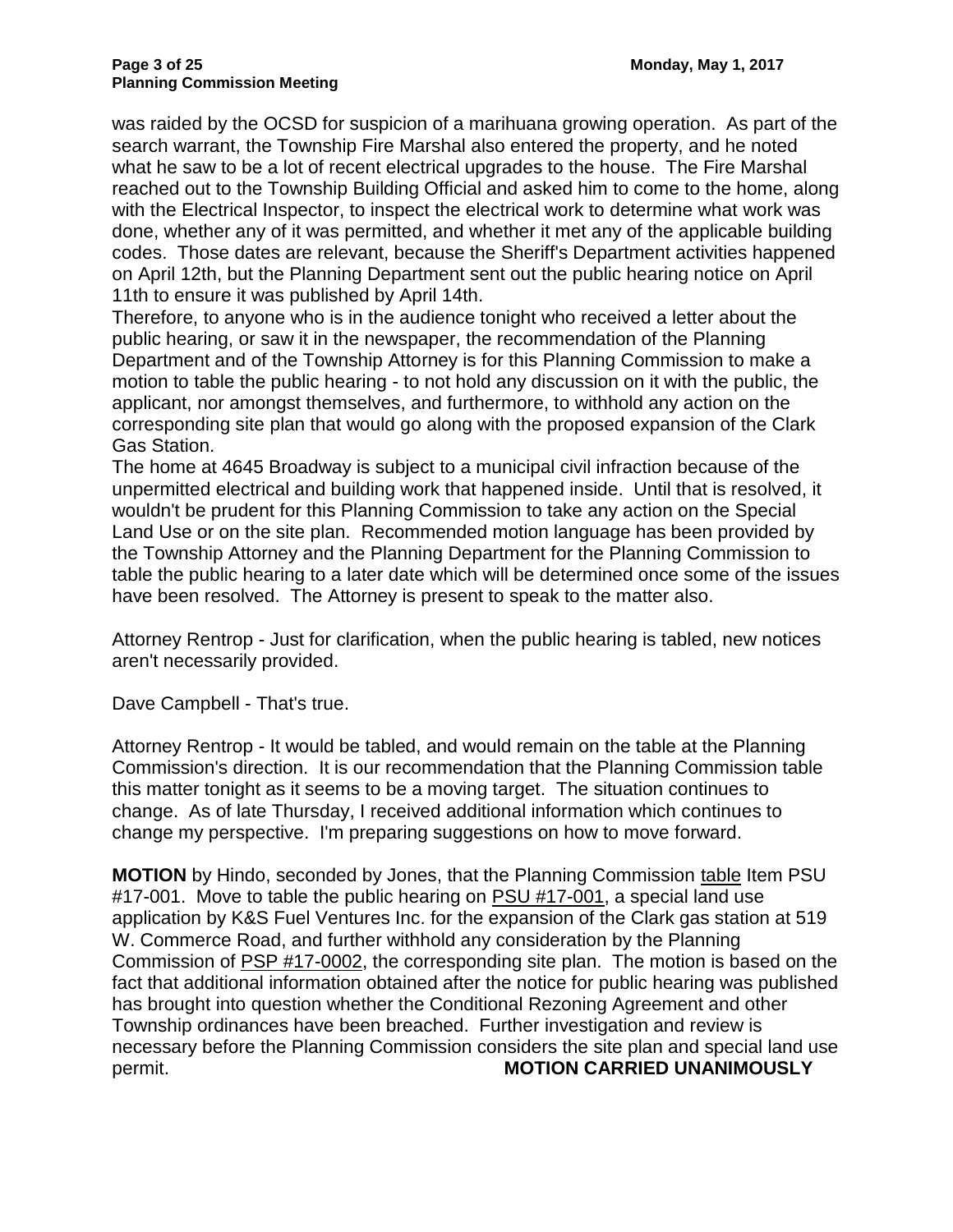An unidentified resident asked if they would receive another letter if they live within the proximity, or if they just need to show up every month.

Dave Campbell - The Township Attorney is correct. Because it's a tabled hearing, you will not get a new notice. You can stay in touch with us. We've been doing everything we can to keep the neighborhood informed on where the project stands, and we will continue to do so. There is also an option on the Township website to subscribe to our Township agendas by email. The earliest that the public hearing would be taken off the table would be the June 5th Planning Commission meeting.

Chairperson Haber - That is not a guaranteed date by the way. Hans and Dave, can we mail the notifications out again? I think these people deserve to see that. Is that a problem?

Dave Campbell - It's not a problem, unless the Township Attorney has a better idea. If the Planning Commission directs us to republish the public hearing notice, we can do so.

Attorney Rentrop - You certainly can do that if you so choose. Sending out another notice is not necessarily required, but you're putting the onus on the Township.

Chairperson Haber - I think the public deserves to know. It's been a hot issue for a long time, nearly two years now. I would like to see them re-noticed if we can do that, at least the people within 300 feet of the property. The rest of the people would have to find out by others spreading the word.

The resident thanked the Commissioners and staff.

#### **ITEM 3: PSU17-002 – UNCLE BUCKS – SPECIAL LAND USE – PUBLIC HEARING**

Chris & Paula Phaneuf, owners of Uncle Buck's of West Bloomfield MI are requesting a Special Land Use for a warehouse use in the Technology Light Manufacturing (TLM) District located at 8232 Goldie Street. Sidwell No.: 17-13-400-043

#### **ITEM 4: PSP17-0005 – UNCLE BUCKS**

Chris & Paula Phaneuf, owners of Uncle Buck's of West Bloomfield MI are requesting Site Plan approval to construct a new warehouse/office building located at 8232 Goldie St. Sidwell No.: 17-13-400-043

#### *>> Chairperson Haber proposed that Items 1 and 2 be heard together, with separate motions to be made for each, and there were no objections.*

David Campbell, Planning Director, gave a review of the proposal and provided an aerial of the site on the overhead. The building is approximately an 80/20 split between warehouse and office use. He explained that anytime there is a nonconforming site such as this, where the applicant is looking to build or expand, the role of the Planning Commission, per Section 39 of the Ordinance, is to have the site brought into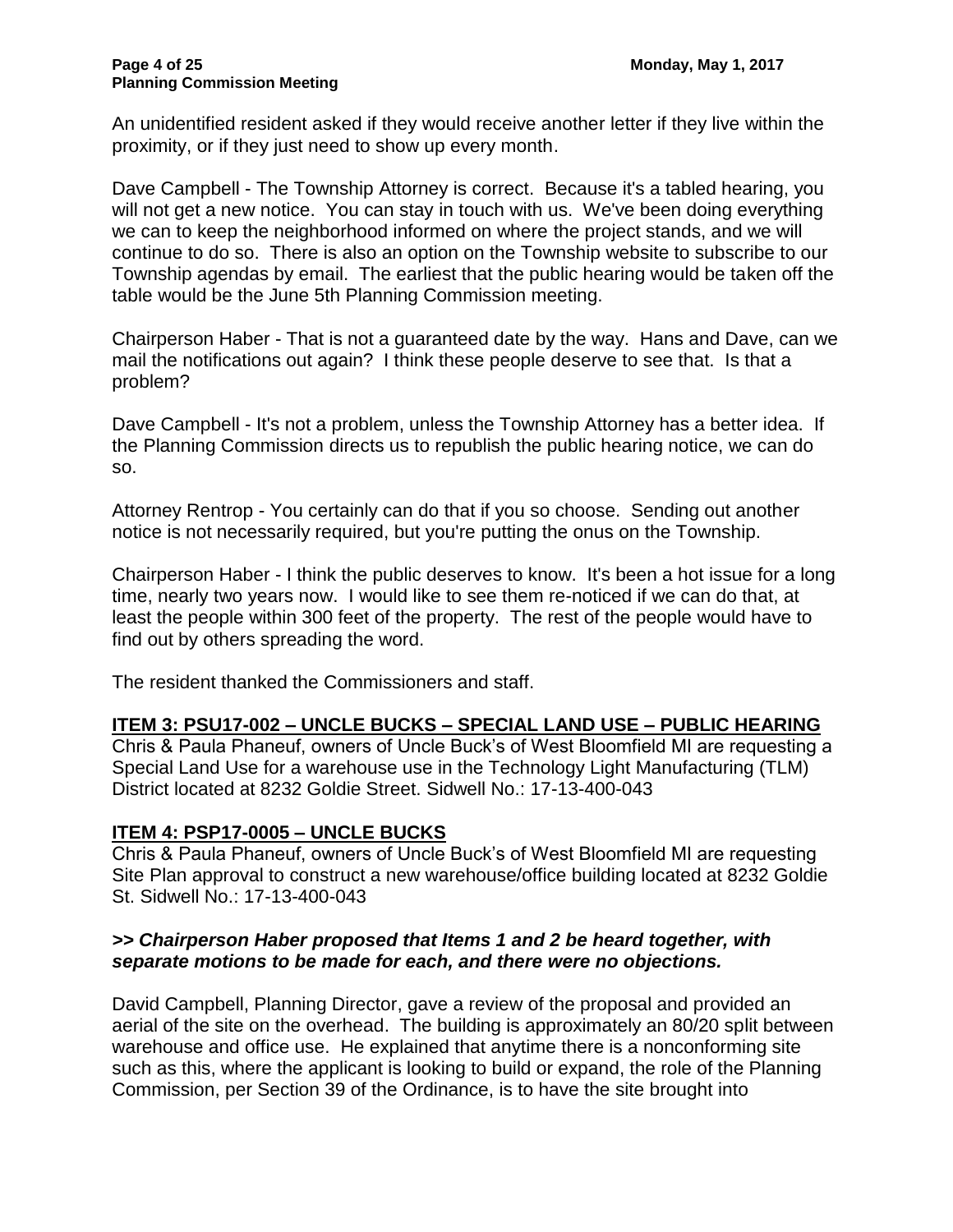reasonable compliance with the current standards of the Zoning Ordinance, in proportion to what is proposed, which is to construct a new building on the existing pad. The applicants, Chris and Paula Phaneuf, were present along with Robert Hittinger, 2730 Union Lake Road, Commerce Township.

Robert Hittinger - In the plan, we're looking at utilizing the existing pad and bringing it back up to specs. We've been looking at a number of buildings and at one time, it was just fully square and fit the same envelope. They wanted to try to make it nicer and broken up on the front, so they have larger overhangs and some different layouts on the front. It's shown in red - those aren't the colors, but those would be metal, detailed build-outs that would protrude off the front of the building to give it more depth. They want the building to look different from each angle as opposed to a square block building. This is in the back of a warehouse area, so it's not fancy, but yet they did want the front of the building to look more attractive than just cinder block.

Chairperson Haber - You will have clients coming there so you want it to look nice.

Robert Hittinger - Yes, that's why they're trying to make the front part of the building look nicer than just a warehouse.

### **Chairperson Haber opened the public hearing and clarified the process for the residents by explaining that all questions and comments would be heard, but answers would not necessarily be provided this evening.**

Jeff Golota, Sargon Partners, 8230 Goldie Street, Commerce Township - I'm a tenant on Goldie. I'm here to speak about the company that's located here in the technology area that we chose to be in. We're a technology based company, one of the few that are based here in Commerce Township. We actively recruit young people from the Walled Lake School District to engage in technology, engineering particularly. We do a lot of electronic tracking and we have five different types of technology that we develop. We've employed students who have gone onto college and are getting their engineering degrees while still working with us.

We envision that area to be a technology base, just like you did. We do not support the special use of a warehouse, especially with the retail portion of it; the 2,000 square feet of showroom space that encourages consumers to come into that area, to have additional traffic. Also, some other items that were in the notice in terms of noise, washing trucks and equipment in the area, again, we don't believe that is in conformance to what you have, and what we have envisioned for the area. I've talked to the four other existing property owners on Goldie Street. I have their signed concerns that I would like to share.

Chairperson Haber - You can leave that with the secretary and it will be part of the record.

Mr. Golota, 8230 Goldie, submitted an email for the record which he had sent to Dan Mendelson, 8226 Goldie, Gary Cott, 8250 Goldie, and Dan Wissner, 8240 Goldie, with Cc to Joseph Grenn. The subject was Goldie street development Uncle Buck. The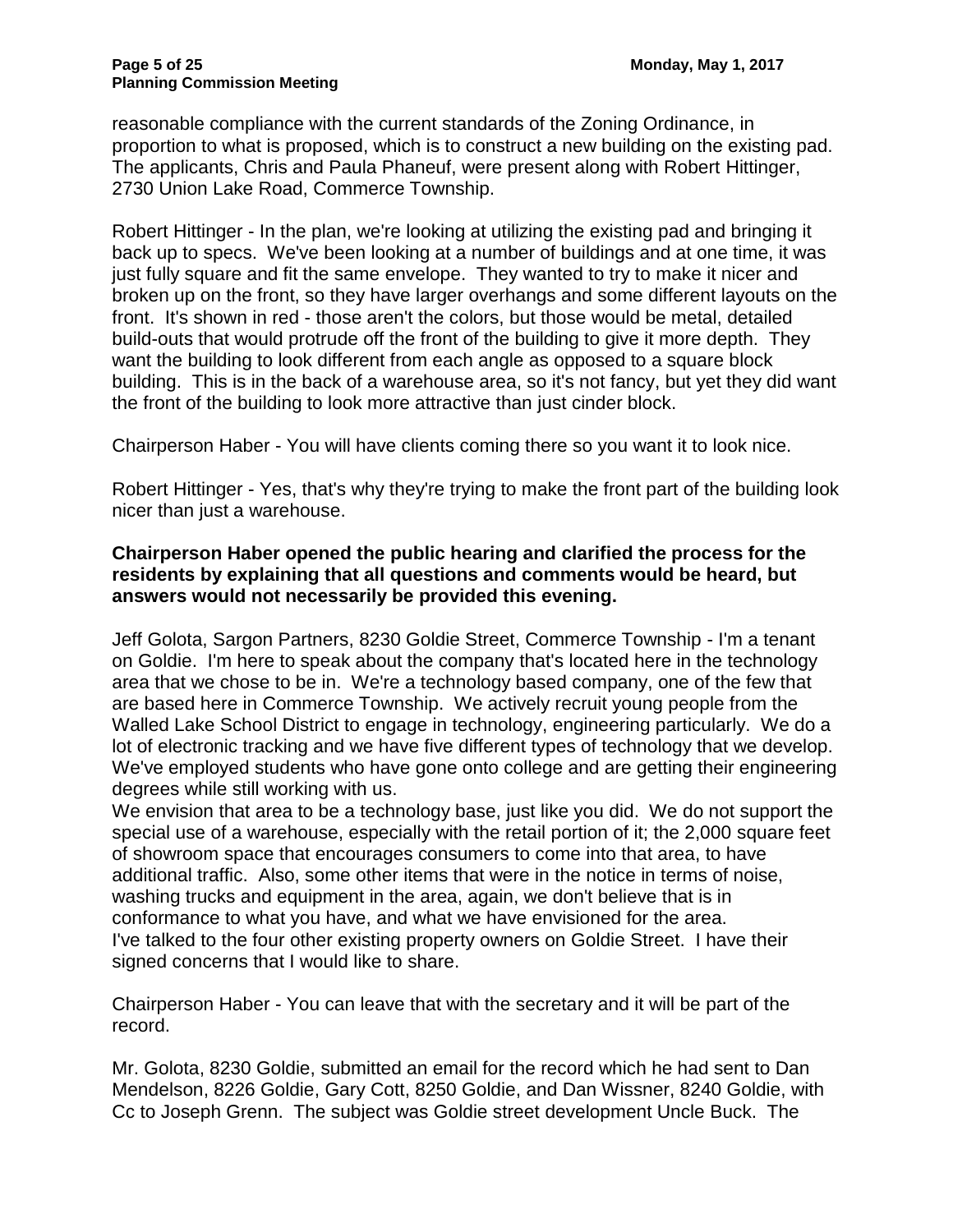content was objection to Uncle Buck's use in the TLM district, and opposition due to issues such as traffic, road maintenance, drainage, noise, and parking. Each recipient signed and returned the letter to Mr. Golota to express their concerns.

Jeff Golota - All of the concerns are primarily with the consumer business use, the retail focus. We are all business to business use. We are a technology based company, and there's one warehouse and one service based company. We believe there are more appropriate locations in the area for that use. We all want that property to be developed, which would reduce incidents in the area, but we want something more consistent with the use it was intended for. We are concerned about an industrial laundry facility being built in there, and if you go along with this, we need to discuss drainage for that facility, specifically into sanitary sewer and not into septic.

Aminur Rahman, CEO and President of Invisi-Tag, 8230 Goldie Street, Commerce Township - We are an RFID tracking company who helps contractors track their tools and assets on their smart phones. We do business with many different contracting companies, small and large, all across the country.

One of my concerns is attracting talent. As a new, growing technology company, one of the biggest things I have to do is attract potential employees that want to work in the new era of technology based companies. Uncle Buck's is not conforming to the technology area that we are trying to develop and grow. We work with Walled Lake School District and many different universities in the state. We have a variety of students from different backgrounds, from engineering, to marketing to business. Going forward, I'd like to grow into a company that will attract different talents. If this Special Land Use is approved, my company would need to look at other areas for relocation.

Chairperson Haber - Are you a renter or an owner?

Aminur Rahman - I'm currently a renter.

Chairperson Haber - Thank you.

Joseph Grenn, Attorney, 5736 Chase Road, Dearborn - I'm here on behalf of MEJT Corporation, the owner of the building at 8230 Goldie, which is just to the south of this proposed facility. I'd like to say that a rose by any other name is still a rose. I looked at the building application and it lists a B-3 building and he's asking for B-3. His main object is retail. Now, incident to the retail, he has to store his tents. How is that any different than Costco or Home Depot? He's retail. You can call it wholesale, or warehousing, but that's incident to his retail business. He's not a proper use for the area. He's a nonconforming use and he doesn't fit any of the exemptions. There's also the industrial association. There's a declaration of interest in the by-laws that was recorded. Pursuant to that agreement, he has to have all of his neighbors approve of his building site. I haven't seen anything in the packet where the association has approved the building, or anything about it. In addition, there's only 20 feet of property where he wants to put his truck bay in on the side of the building. How's he going to get a truck in there? There's not enough room, unless he's going onto the neighbor's property.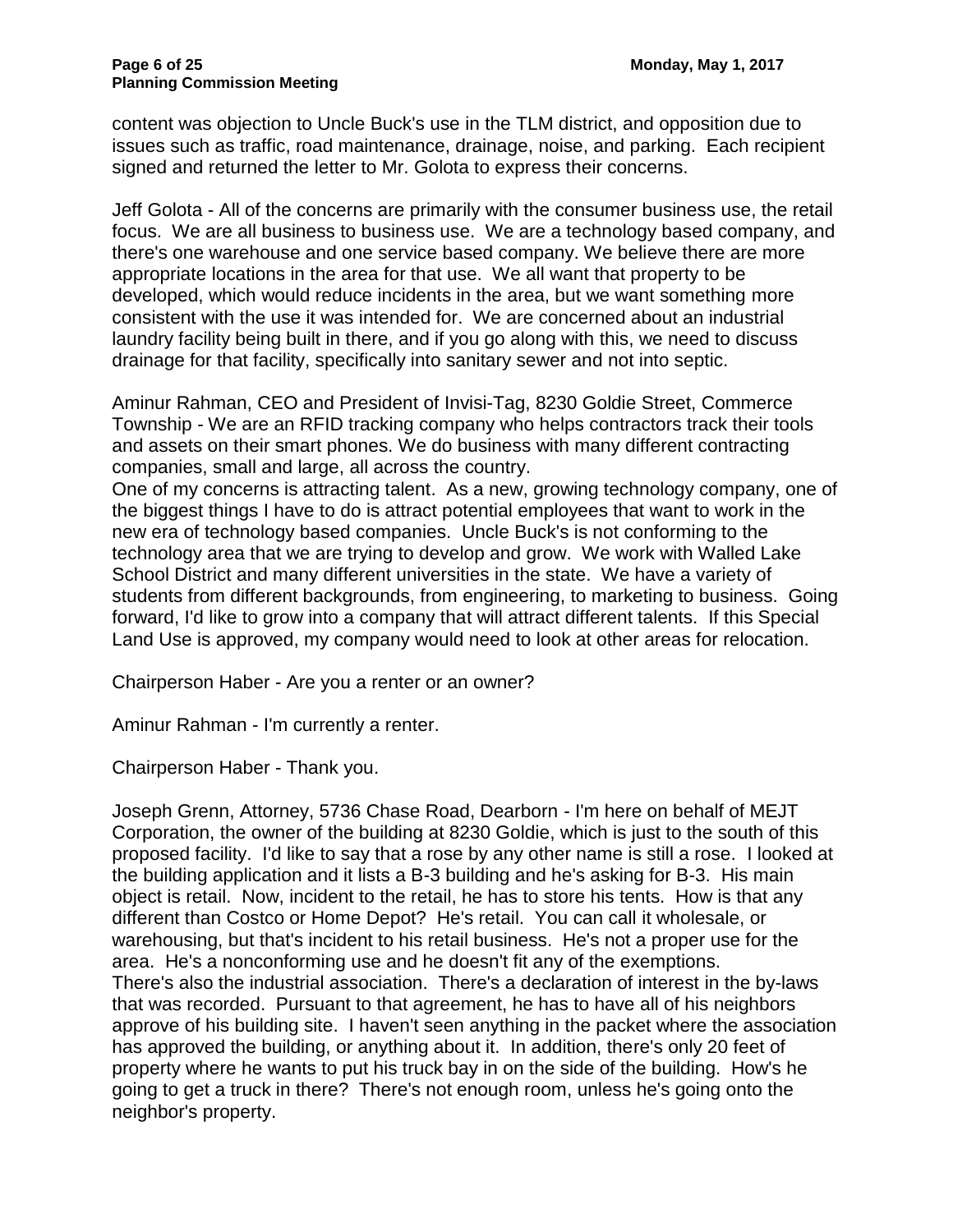Some of these things are impractical, they don't fit and they don't belong. He's going to bring in a lot of traffic which will beat the road up. It's a private road, so now he's putting his costs on all the other property owners. That's another reason we're upset. In fact, by his own statements, he says it's only in June, July and August, so you're going to have a traffic jam.

This is not suitable and it's out of character. All the other buildings are cinder block, solid buildings. This looks like a pole barn; it's steel. It doesn't match the character and doesn't look right. I don't know if there's enough parking and I don't know what the Ordinance requires, but if you're going to have retail, you'll have a lot of cars. When you say office space, is that his sales space, like a car dealer? A car dealer could be a warehouse as well then. I'd ask that you deny it.

Chairperson Haber - Thank you, anyone else?

Robert Hittinger - I'd like to address a few of the issues. There is a large misunderstanding as far as retail. The facility is a rental facility, so if you're having a graduation party or a wedding, you don't have the whole party coming to pick out the tables and chairs. There isn't a heavy traffic use, other than the employees during the days when the party would take place. The employees would be loading up the tables, chairs and tents to deliver them. You would have a couple coming in to pick something out once in a while, but most items are done online. It will probably have less traffic than most of the other facilities in the development.

As to the comment regarding a commercial washing machine and laundry mat; if you have a large wedding of 200 people, there would be 20 tables. That means 20 tablecloths, napkins, et cetera. That's less laundry than a standard family of 4 does at home. It's not like a commercial laundry facility. They use Tide and wash a few loads of laundry after a party.

The building can be standard block like the other buildings, but we were trying to dress it up to make it look at little more upscale for the area. We will work with the Planning and Building Departments for whatever materials the Planning Commission wants to see, and we will adjust the front elevations.

### **Chairperson Haber closed the public hearing.**

### **Commission Comments:**

Winkler –

- Regarding the site plan and the building use, it's important to mention that the warehouse portion of the site is not a prohibited use in TLM. It's a permitted use, provided it's a Special Land Use that is achieved.
- I have no real objections to the use and site plan, with what's being proposed.
- Dave mentions in his report that the north and east sides of the building are essentially not even visible. He suggested that we look at the south and the west sides.
- I would like to suggest two things. First, along the west side on the bottom elevation, the bottom strip should be a split-faced CMU or some kind of masonry to further dress that elevation up.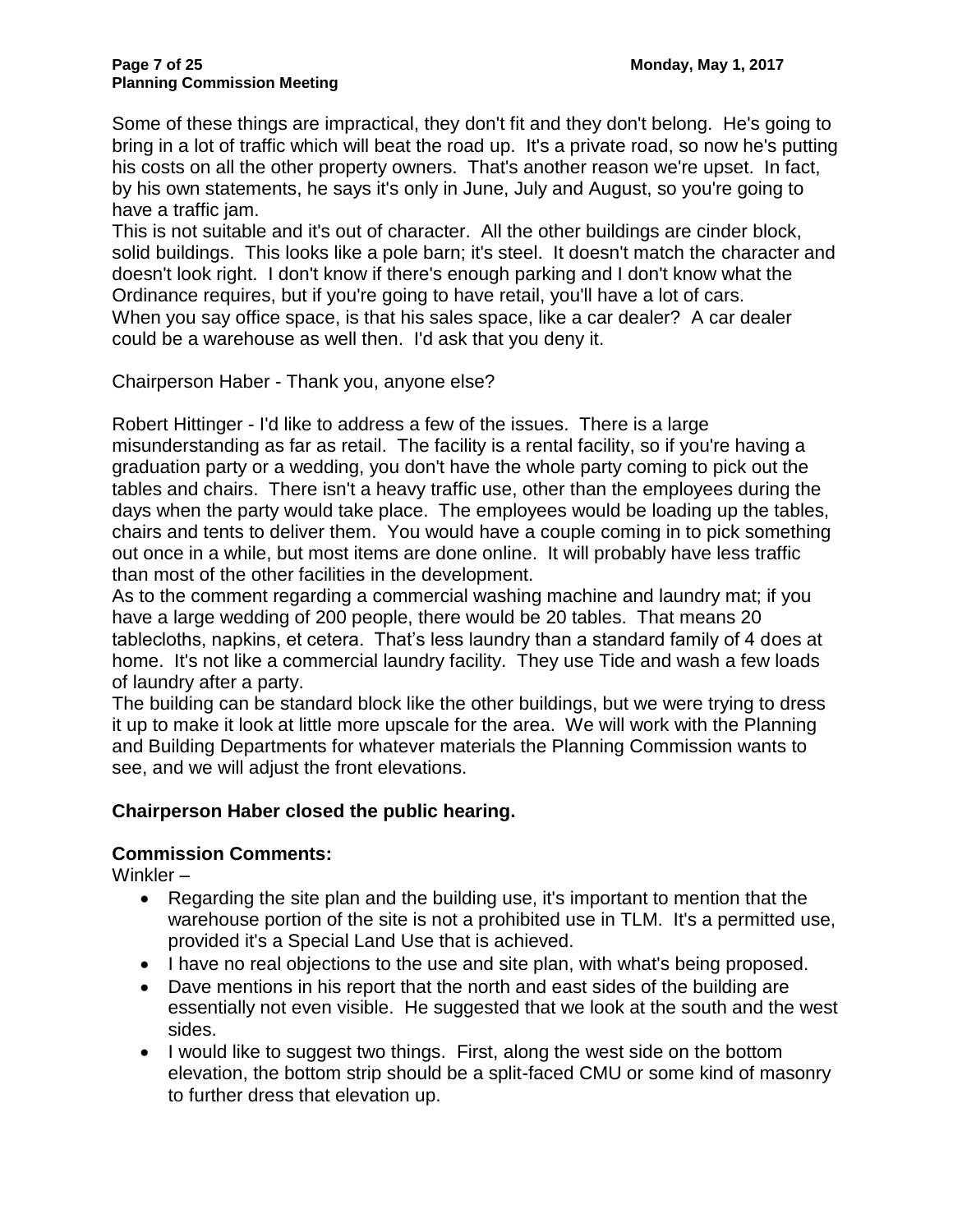Secondly, it should then go around the corner, to the right or south, possibly replicating what the petitioner has done in that trapezoid form.

Brian Winkler presented his draft suggestions for consideration by the Commissioners and the petitioners. Robert Hittinger and Chris Phaneuf approached to review the plans. Discussions continued regarding the architectural features and materials to make the building look high-tech, including a combination of brick, CMU, metal siding and canopies.

Chairperson Haber - Brian is an architect and he has excellent suggestions. I will inform you that we really should see a material board. I spoke with Dave earlier and I'd really like to see that, but if you go forward, I expect you will have one for us to see.

Jones – What about the comment regarding an agreement with the association?

Chairperson Haber - Dave or Hans, one of the speakers here said that we needed approval of the people in the area. Would you like to comment on that?

Dave Campbell - That's the first I've heard that the other owners have architectural control over any new building. That sounds like a private agreement amongst private property owners, not unlike when you have a residential neighborhood with private deed restrictions that say everyone has to have a 3-car garage or a certain number of trees in their yard. That's not necessarily the Township's authority to enforce. Relative to access; we have traded correspondence with Mr. Phaneuf and his attorneys regarding the reciprocal access easements that traverse across all of these properties, and it certainly appears from my read that they are to the benefit of all property owners. By design when this area was platted, the driveways and circulation patterns were meant to benefit the property owners within that development, so those would remain in effect.

Attorney Rentrop - I concur. My only question is whether it's a condo. If it is, then the master deed of the condo would control. I have not seen one, nor am I aware of one.

Joseph Grenn - May I address that point? I have the documentation.

Chairperson Haber - Yes, go ahead. You can show it to them.

Joseph Grenn approached with the documents. Attorney Rentrop requested time to review.

Chairperson Haber - We will move forward while you're working on that.

Czarnecki - Nothing to add.

Hindo - Nothing.

McKeever - No.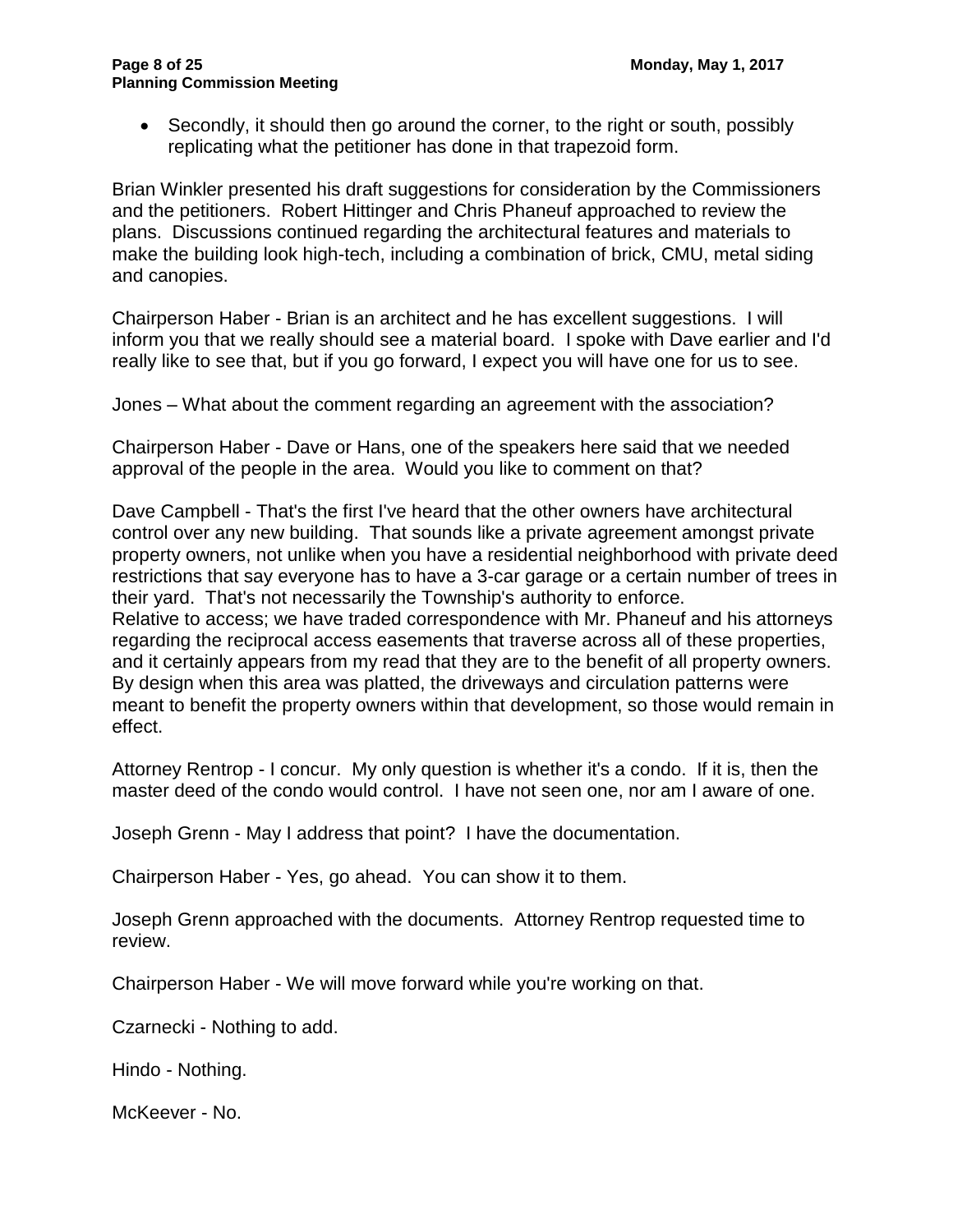Jones - On the Planning Report, there is a comment; *The Fire Marshal provided several items that would need to be addressed on the engineered construction plans. Several of those items involve improvements to the existing system of hydrants.* I didn't see anything in the recommended motion language that indicated that the requests of the Fire Marshal would be complied with, unless I missed it.

Dave Campbell - His overall recommendation is approval, subject to these items being addressed, which is not uncommon with the Fire Marshal review letters. Those items, in his opinion, could be addressed, if and when the applicant submits engineered construction plans. A few had to do with upgrades to the existing hydrant system, and other items that address typical fire code issues. The water servicing on that site has been turned off for a long time, so you just want to make sure the service is still viable.

Jones - Okay, are we talking about the recommendation for Special Land Use yet?

Dave Campbell - Typically this is done in two steps. You would talk about the Special Land Use first, and then the site plan second. If the Special Land Use is not approved, then the site plan is effectively a moot point.

Jones - Where it refers to, *...approval of a Special Land Use conditional upon approval of a revised site plan which addresses the outstanding issues noted;* I was just wondering where you were going with that?

Dave Campbell - There's a few things that we would want to see addressed. Administrative approval is typically how we handle these if they are relatively small items. The question for you is, do you want the site plan to come back to you, or are you comfortable approving it, conditional upon some revisions to be reviewed administratively? Again, that is secondary to Special Land Use approval.

Chairperson Haber - Jay, drainage was brought up. Do you have any comment there?

Jay James deferred to the Township Engineer.

Jason Mayer - They are not adding any new, impervious area, so the drainage is going to be the same as what it is now.

Chairperson Haber - The drainage is not an issue?

Jason Mayer - The drainage is not an issue.

Chairperson Haber - Parking?

Dave Campbell - They're showing how they're going to lay out the parking, including the handicapped spaces. They're going to restripe the spaces that have been there historically. We did look at the parking count relative to the 20/80 breakdown of office versus warehouse, and they are providing sufficient parking.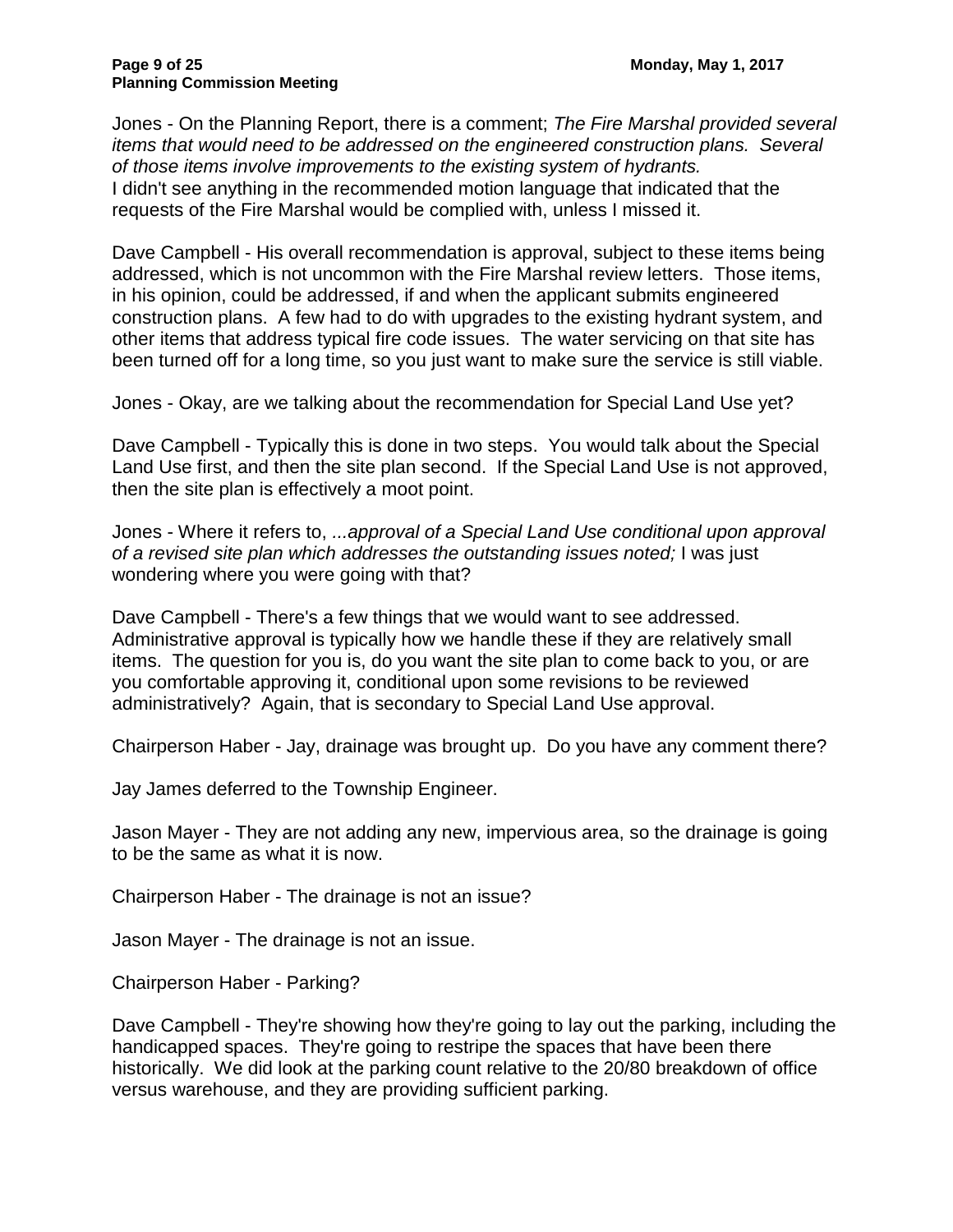One of the things the applicant could address, should he so choose, is the nature of the business relative to clients coming in. He may be able to speak better to whether it is a walk-in type service, or whether it's by appointment only, which might give a better sense of the need for parking.

Chairperson Haber - Some things that were not addressed for site plan would be signage, dumpster, et cetera.

Dave Campbell - We noted that there is a dumpster shown on the site plan. We would want to know that the dumpster is compliant with the standards of the Zoning Ordinance, which requires a 10 foot concrete apron in front of the dumpster so the trash truck doesn't sink into the asphalt. The enclosure has to be 6 feet tall and has to match the building materials. We would need more information and this should be one of the conditions of site plan approval.

Landscaping; they did provide a relatively simple plan, but the area out front is the only realistic opportunity for landscaping on the site. Some unhealthy vegetation would be removed and replaced with a mix of plantings, shrubs, pine trees and birch. The plan was not sent to the landscape architect because it was simple. In our opinion, it is sufficient to comply with the standards.

Signage; our typical practice is to have the Planning Commission defer to the Building Department. If and when they want to put up a new wall sign or ground sign, they would need to comply with the specific sign standards and obtain a permit.

Also, it's important for the applicant to hear this. Outdoor storage would require its own Special Land Use approval. They are not proposing outdoor storage at this time and I'm not sure where they could make it fit on the site if they wanted it. If this current Special Land Use is approved, I recommend it be conditional upon no outdoor storage, unless they come back to request a Special Land Use permit specifically for outdoor storage.

Chairperson Haber - I'm concerned about the dumpster. Do you have a plan for disposal of waste?

Robert Hittinger - There is an area where there was a dumpster previously, but Uncle Buck's does not have enough garbage to require a dumpster. They may just use a couple large home trash cans. If there is a dumpster at some point, it will be made to conform with the building materials.

Chairperson Haber - If this goes forward, we don't want to see the garbage cans outside. They will have to be stored internally.

Robert Hittinger - Internal in the building, yes, or build a dumpster enclosure.

Attorney Rentrop - I'm prepared to answer your questions. The document presented to me was a declaration of restrictions for Goldie Industrial Park dated June 4, 1986. It's not a condo; it's a classic deed restriction. They've created an association with certain restrictions and powers.

First, I don't know if the organization still exists and I don't know what documents may have been filed after the fact which would impact these deed restrictions, and I'm not in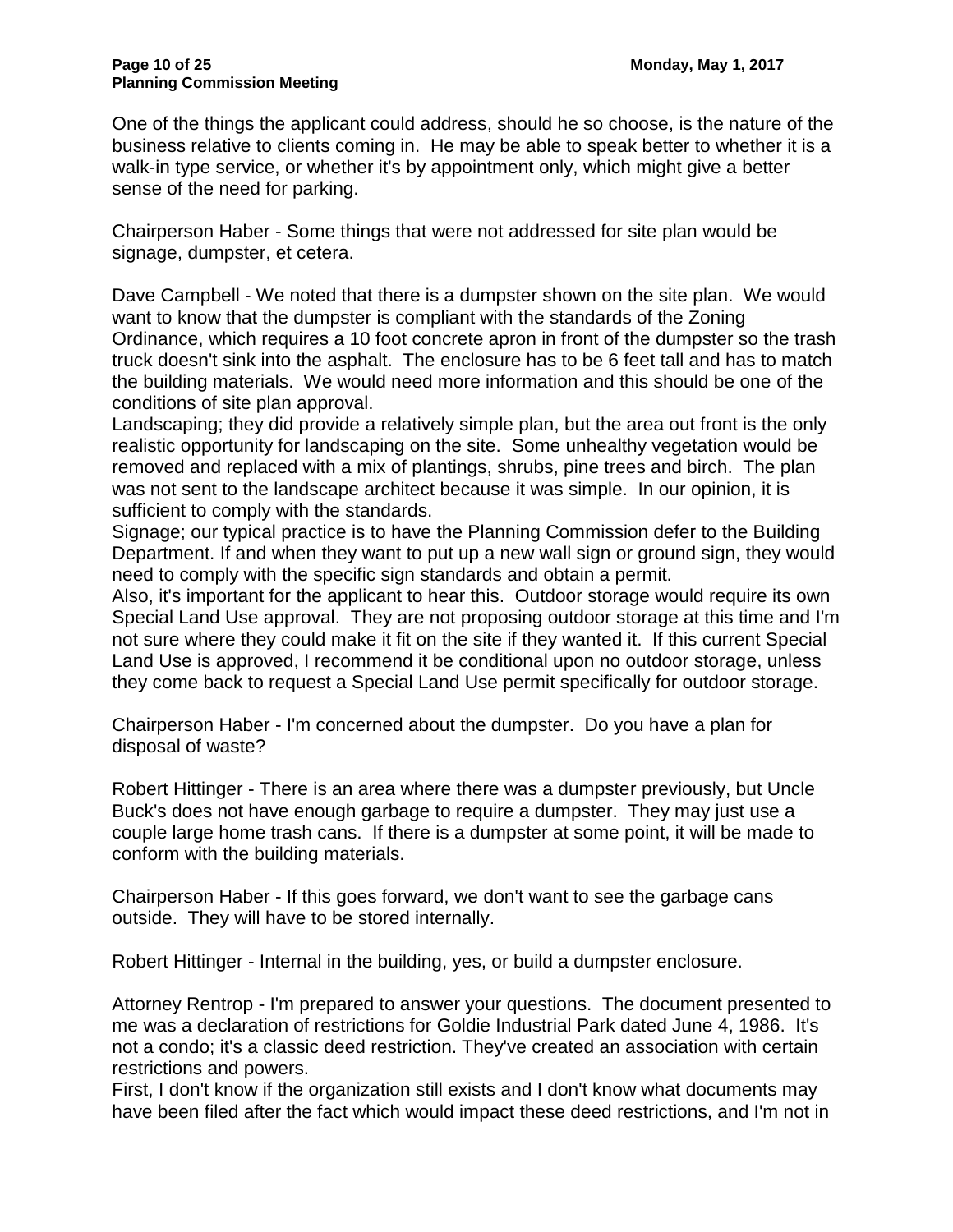a position to determine that now. Regardless, the Township has never taken the position to apply private deed restrictions on property owners. Obviously, the applicants should be aware that if this organization exists and if it's active, they would need to make a decision to accept impunity of the restrictions. That's between the property owners of the association, and it's not necessarily up to the Township to enforce.

Chairperson Haber - So what did you just say?

Attorney Rentrop - Don't worry about it.

**MOTION** by Jones, supported by Winkler, that the Planning Commission **approves, with conditions**, Item PSU17-002, Uncle Buck's Special Land Use, the request by Chris & Paula Phaneuf, owners of Uncle Buck's of West Bloomfield MI for a Special Land Use for a warehouse use in the Technology Light Manufacturing (TLM) District located at 8232 Goldie Street. Sidwell No.: 17-13-400-043

Move to approve PSU #17-002, a special land use for Uncle Buck's Party Rental, to allow a warehouse use within the TLM – Technology & Light Manufacturing zoning district on the vacant property at 8232 Goldie Street. Special land use approval is based on a finding that the applicant has demonstrated to the satisfaction of the Planning Commission that the proposed use complies with the standards for special land use approval for a warehouse use in the TLM – Technology & Light Manufacturing zoning district.

#### **Special land use approval is based on the following conditions:**

- 1. Approval of a corresponding site plan by the Planning Commission;
- 2. No outdoor storage without separate special land use approval.

#### Discussion -

Jones inquired with the Commissioners about prohibiting outdoor storage on this site. The consensus was that condition #2 above was sufficient as the applicant would have to come back for the request.

Jones and Haber confirmed that there was no need to be concerned with any potential deed restrictions by the association as discussed herein with counsel.

### **AYES: Jones, Winkler, McKeever, Hindo, Czarnecki, Haber**

- **NAYS: None**
- **ABSENT: Schinzing MOTION CARRIED UNANIMOUSLY**

**MOTION** by Jones, seconded by Czarnecki, that the Planning Commission **approves, with conditions**, Item PSP17-0005, Uncle Buck's, the request by Chris & Paula Phaneuf, owners of Uncle Buck's of West Bloomfield MI for Site Plan approval to construct a new warehouse/office building located at 8232 Goldie St. Sidwell No.: 17-13-400-043

Move to approve Site Plan # PSP17-0005, a new 12,000 sq ft office / warehouse building for Uncle Buck's Party Rental, to be located upon the vacant building pad at 8232 Goldie.

### **Approval is subject to the following conditions:**

1. Review and approval of engineered construction plans by the Township Engineer, Fire Marshal, and Building Department;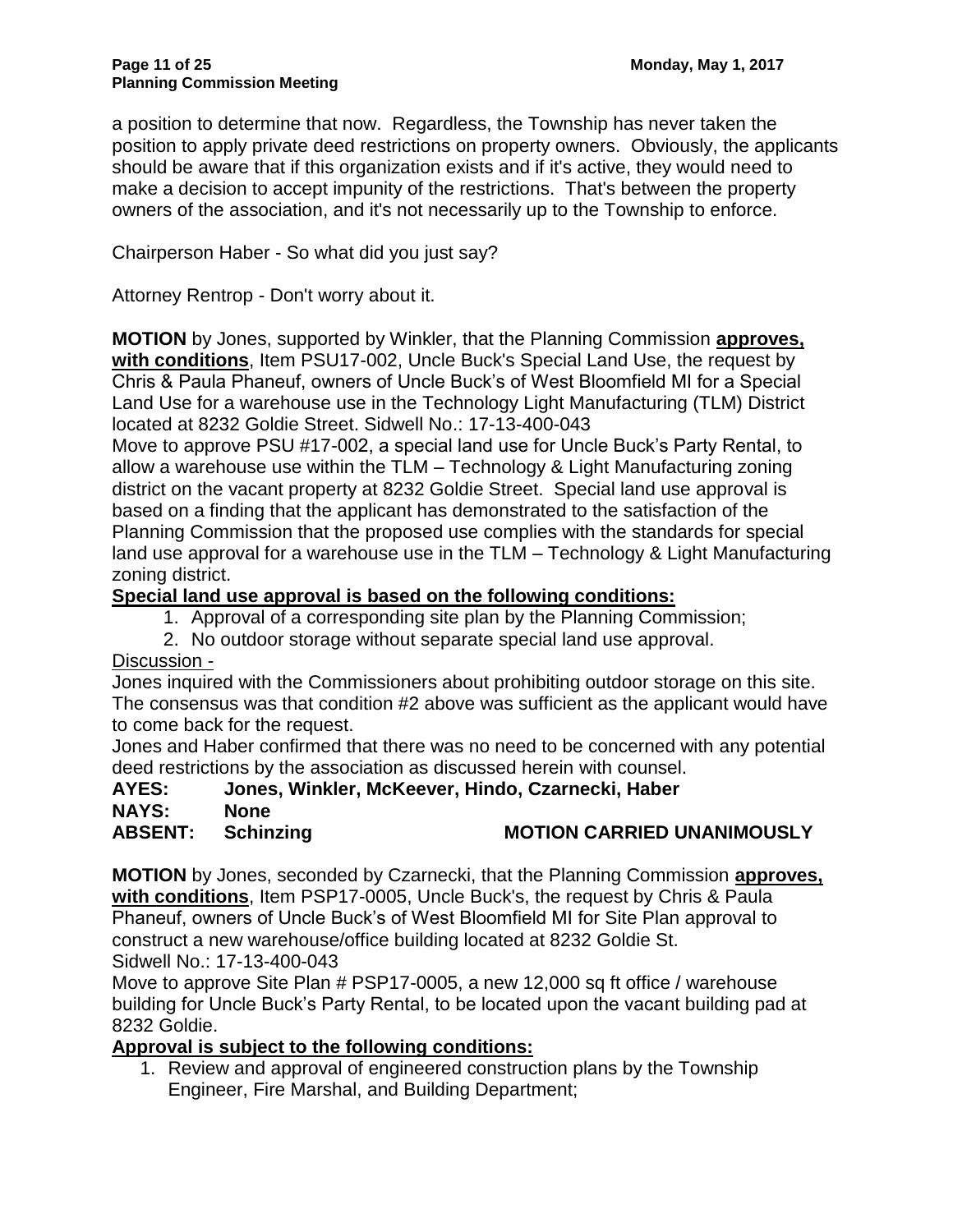- 2. The proposed building materials and architecture to address the comments of the Planning Commission and approved administratively, such that the new building satisfies the intent of Article 27 of the Zoning Ordinance;
- 3. Any dumpster and dumpster enclosure to be consistent with the design requirements of the Zoning Ordinance;
- 4. Signs to be reviewed and approved under a separate Sign Permit by the Building Department subject to the requirements of Article 30 of the Zoning Ordinance;

Discussion -

Haber - You understand the dumpster requirements?

Robert Hittinger and Chris Phaneuf responded affirmatively.

Haber - I'm concerned about the aesthetics of the building. It would be very

advantageous to use Brian Winkler's sketch and do the stone décor on the west side to spruce it up.

Chris Phaneuf - On the west side?

Haber - The street side.

Chris Phaneuf - We have no objections. We want to make it look sharp.

Haber - One of the problems is that we do not have your materials board. We have two choices. We could put this off until we get one, or we can work with you.

*(The Chair polled the Commissioners. The consensus was to handle this* 

*administratively, and the applicants agreed to work with staff.)*

Haber - Okay, this can be handled administratively, but it can be brought back before us for review if not found to be satisfactory to Dave Campbell and Brian Winkler. So this is a conditional approval, pending the above conditions.

**AYES: Jones, Czarnecki, Winkler, Haber, Hindo, McKeever NAYS: None**

# **ABSENT: Schinzing MOTION CARRIED UNANIMOUSLY**

# **ITEM 5: PZ17-0002 – COMMERCE TOWNSHIP – TEXT AMENDMENT – PUBLIC HEARING**

An amendment to the Commerce Township Zoning Ordinance No. 3.000, to amend the following Sections: Article 2, Section 2.02, to add a definition for Off-Premise Alcohol Sales Outlet and Article 26, to add Section 26.316 to regulate retailers selling beer, wine, and/or liquor for consumption off-premise.

David Campbell, Planning Director, gave a review.

Chairperson Haber - Everyone please turn to Page 2 of 5, under Limitations. Dave and I spoke about this earlier, and I'd like your opinion on it. It says, *There shall not be more than two off-premises alcohol sales within one mile.* I would like to change that to one per one mile. Let's tighten this up.

### **Chairperson Haber opened the public hearing and clarified the process for the residents by explaining that all questions and comments would be heard, but answers would not necessarily be provided this evening.**

Ray Golota, 1595 Vanstone Drive, Commerce Township - I do not want to speak regarding this proposal. However, I want to reinforce that everyone needs to speak into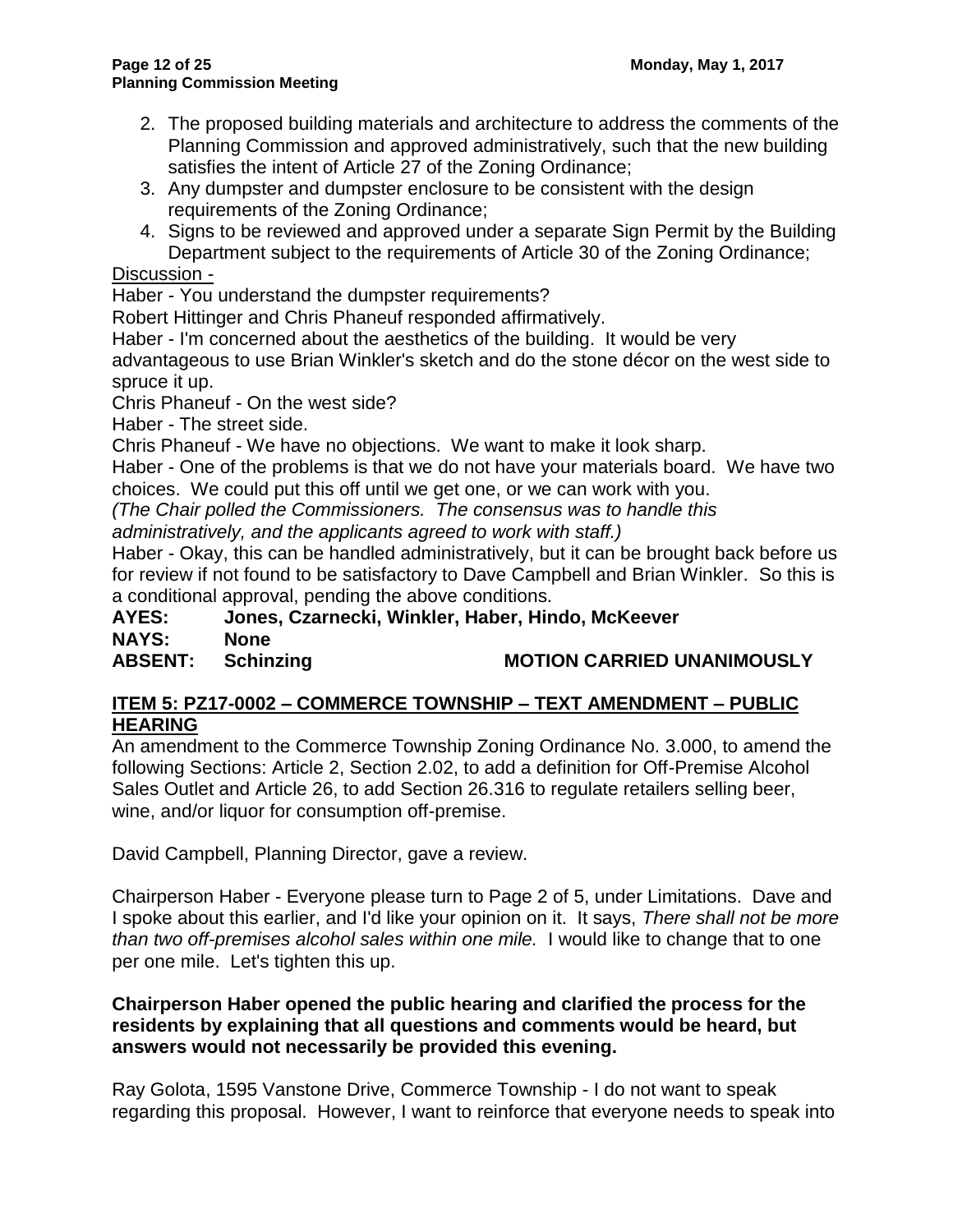the microphones. It's a disservice toward me. I'm proposing to Larry, and to David Scott, wireless microphones, so you can sit back in your chair with the microphone on you and everybody can hear. Once again, I believe the people behind me can't hear.

Chairperson Haber - I will take care of it.

Sindy Rabban, Annie's Party Store, 535 W Commerce Road, Commerce Township - I'm a business owner with an SDM license. I had a chance to read this trap that the Township put into place. There are key points to the trap, but there are also a lot of issues that, as a business owner, I think are wrong or lacking from this. None of you are business owners with an SDD or SDM license. There should have been some kind of committee constructed of on-premise and off-premise licensees to weigh in on this before you guys decide to put your two cents into it.

As a business owner, I know there needs to be some kind of enforcement on this because there are way too many bad operators out there in this Township with licenses that should be revoked.

I hear it every day. I'm a business owner. I deal with the public day in and day out. They're going to come to me to say, the person across the street is selling to minors. That's the problem. I'm a business owner seeing this on a day-to-day basis. I'm the one who more or less advocated not to allow the Clark Gas Station to have a beer and wine license. They're 20 feet next to my establishment. They do nothing and they don't benefit the Village. There should be some kind of enforcement by the city, but where do you start?

Reading this, if you guys are going to start some kind of city ordinance of this sort, on Part E, #2, how do you guys plan to make this fair for all retailers? You are basically allowing a business of 20,000 square feet to have an exception, but no small "Mom & Pop" business owners to be able to thrive in this area? How do you allow big box stores to have an exception? I know that Kroger in Union Lake got a citation because one of their employees sold to a minor. Big box stores are not immune to having bad employees that operate badly. I don't understand. If you're going to do this, then do it right for everybody and no exceptions.

Also, the one mile radius rule is horrible I think. How do you promote new businesses if there are conditions like that in place? I know you said one within one mile, but then why exclude new potential businesses from operating with the bad businesses that are there thriving? Shouldn't the point be to weed out the bad operations with new, good operators with no criminal records so they can come into the Township and open up shop. Why aren't you checking their history to see that they don't have citations. You are going to limit new opportunity, but let horrible operators run. How is that fair? Where are the repercussions to the bad business owners? There has to be something you can do. I know it's not your job to reinforce, but if you don't, then where does it stop?

You should look at this further before you put something in place. There should be some kind of committee, or somebody else that should weigh in besides the Planning Commission.

Chairperson Haber - I suggest that you speak to Dave Scott about that.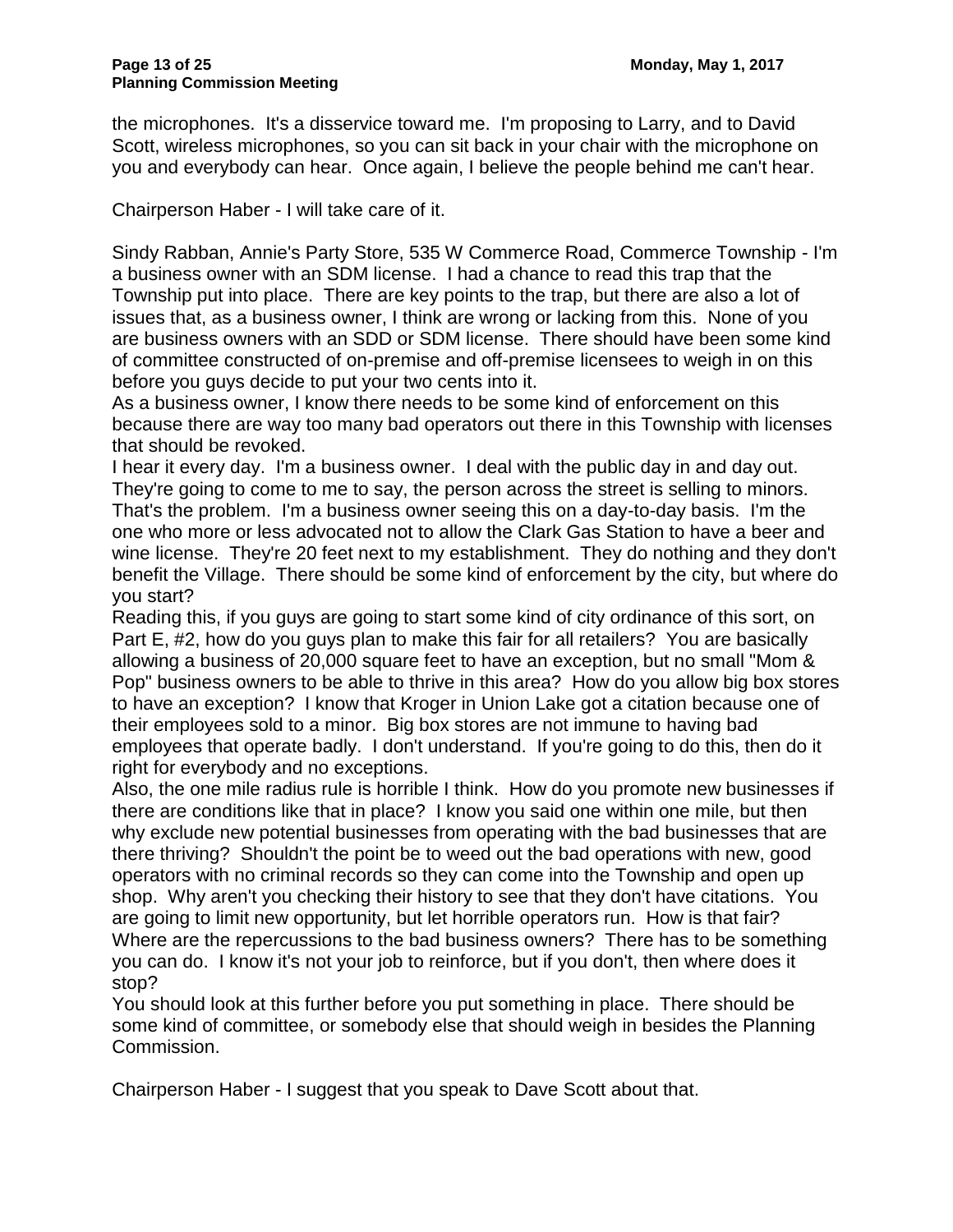Sindy Rabban - I did, I sent him an email.

Chairperson Haber - That's where you've got to start. Thank you very much.

Iven Sharrak, 9555 Commerce Road, Commerce Township - I have a petition, a site plan that's in the city for a gas station on Commerce and Newton. Obviously, one of the proposals that I have is to have alcoholic sales in there. I hold the largest liquor licenses inside of gas stations in the State of Michigan for an independent operator. I have 8 licenses in my gas stations.

I just want the Township to be mindful of passing this Ordinance just to exclude competition, because that's not the way it's supposed to be. West Bloomfield did something to that effect where the wine store owners went to them and forced their hand to not allow gas stations to have alcoholic sales. I'm in the process of actually suing City of West Bloomfield for that. It's exclusionary and that's discriminatory. I don't think they should pick on a particular business like a gas station and say that they shouldn't sell. Why shouldn't they sell? Alcohol is sold in every other establishment from a golf course to a restaurant. Speaking for my industry, just to be picked on as a gas station not to sell alcohol would be detrimental to the city ordinance.

#### **Chairperson Haber closed the public hearing as there were no additional questions or comments.**

#### **Commission Comments:**

Chairperson Haber - Dave, how do you want to go about this?

Dave Campbell - I think discussion amongst the Planning Commission is in order and hopefully some direction would come out of the discussion. The Attorney and I are here to answer your questions. There was a certain urgency that was put on this project by the Township Board, so we want to get it right but we don't want to delay.

Winkler – On Page 2 ...

Chairperson Haber - Please use the microphone.

Winkler - On Page 2 of the proposed amendment, Item C. 2. b., Special Land Use Approval, it says, *A site plan and corresponding floor plan which illustrate the proposed location where the alcohol sales would occur, as well as all the locations of other offpremise alcohol sales outlets that presently exist within a one-half (1.5) mile radius...* It says one-half, but then shows 1.5 miles. That should be corrected.

Dave Campbell - That is a typo and we did notice it after distribution. It is intended to be "one-and-a-half, or 1.5 miles". When they come before you for Special Land Use approval, they would have to show a map letting you know where all the retailers are within a 1.5 mile radius of their proposed location.

Winkler - Under Page 3, E. Exceptions; David in his report suggests that we put in an exception for PUDs. I think we should add that language under the exceptions.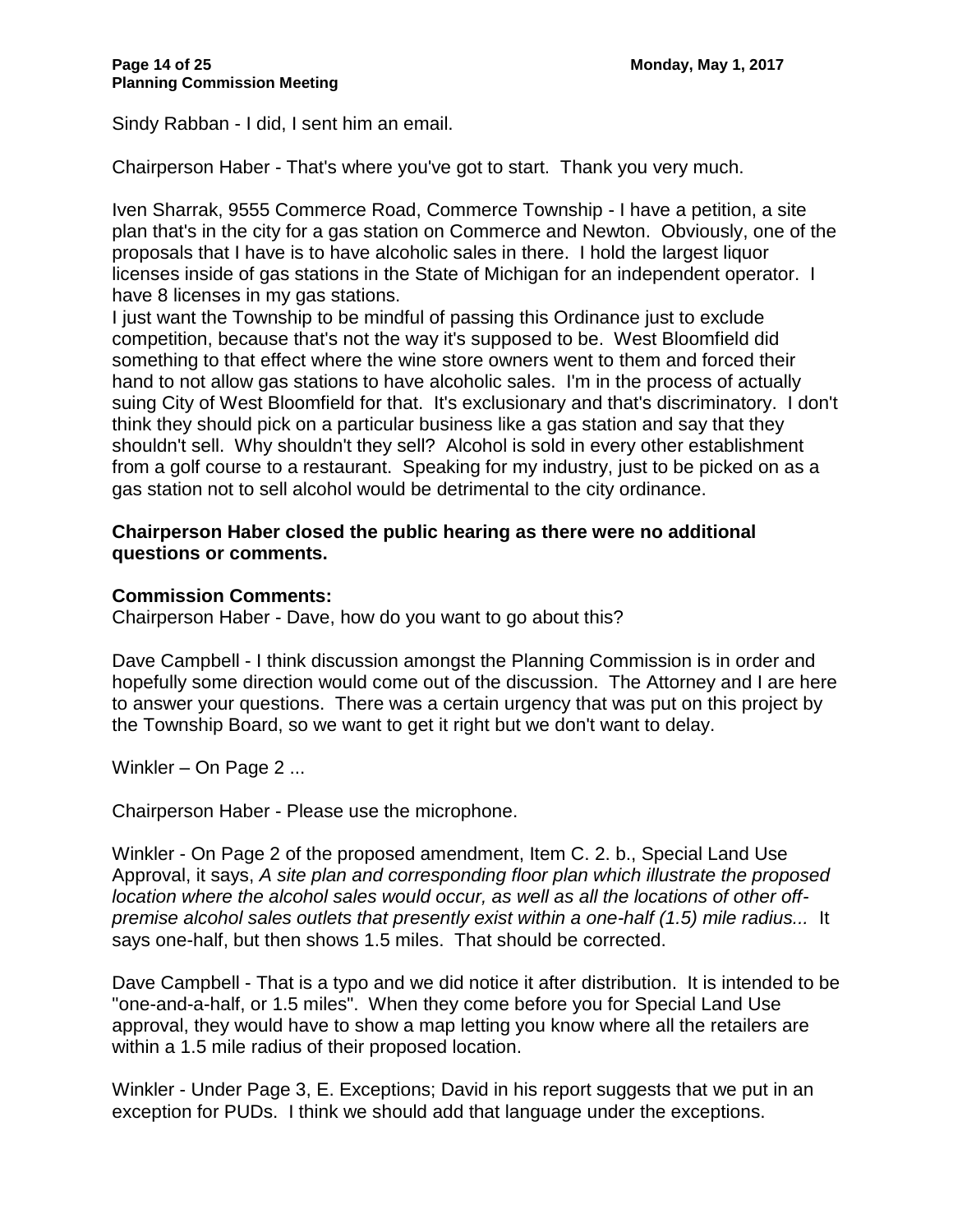Dave Campbell - It's discussed in my cover letter attached to the amendment. If we follow through with Mr. Winkler's suggestion, we would add new language under the exceptions that would include Planned Unit Developments, or PUDs.

Brian Winkler - Could you hear me back there?

Regina Fronczak-Roth - Yes, that was much better.

Chairperson Haber - Dave, you said you had a graphic of places in Commerce that have beer and wine?

Dave Campbell brought up the map on the overhead which indicated the off-premise alcohol retailers and reviewed the locations. The map was drafted using a list from the Michigan Liquor Control Commission.

Jones – On Page 2 of Dave's report, we need to discuss whether an exception should exist for full-service supermarkets.

Dave Campbell - Do you feel that's appropriate for there to be an exception to the proposed new Special Land Use requirement for supermarkets over 20,000 square feet, assuming that those supermarkets have more than 51% of their sales from items that don't have an age restriction on them; in other words, something other than alcohol, cigarettes, certain non-prescription medications, lottery tickets, et cetera.

Jones - Shouldn't it be more like 81%?

Attorney Rentrop - Let me address that to some degree as to why. The reason that exception is carved out within the ordinance is because what we're looking at is an ordinance based upon health, safety and welfare. We look at the situations which can cause adverse consequences to the neighboring properties, crime, possible thefts, lighting, traffic issues, et cetera. If you have a full-service supermarket, potentially, arguably, possibly, you have less traffic issues, you have less security issues, because most of them are well-lit, they have surveillance cameras, and they have protection policies, et cetera. Of course any PUD could also have similar accommodations for safety aspects and that may be a reason to put the PUDs into the exceptions as well. Arguments can be made both ways, but that was the idea behind it.

Jones - Why is the number only 51%? Shouldn't the major portion of the supermarket sales be other things? Why wouldn't we have 70 or 80%?

Attorney Rentrop - You could do that.

Jones - Does anyone have a problem with raising that number?

Chairperson Haber - I think 51% is probably it, but you could put in whatever you want. You have that ability.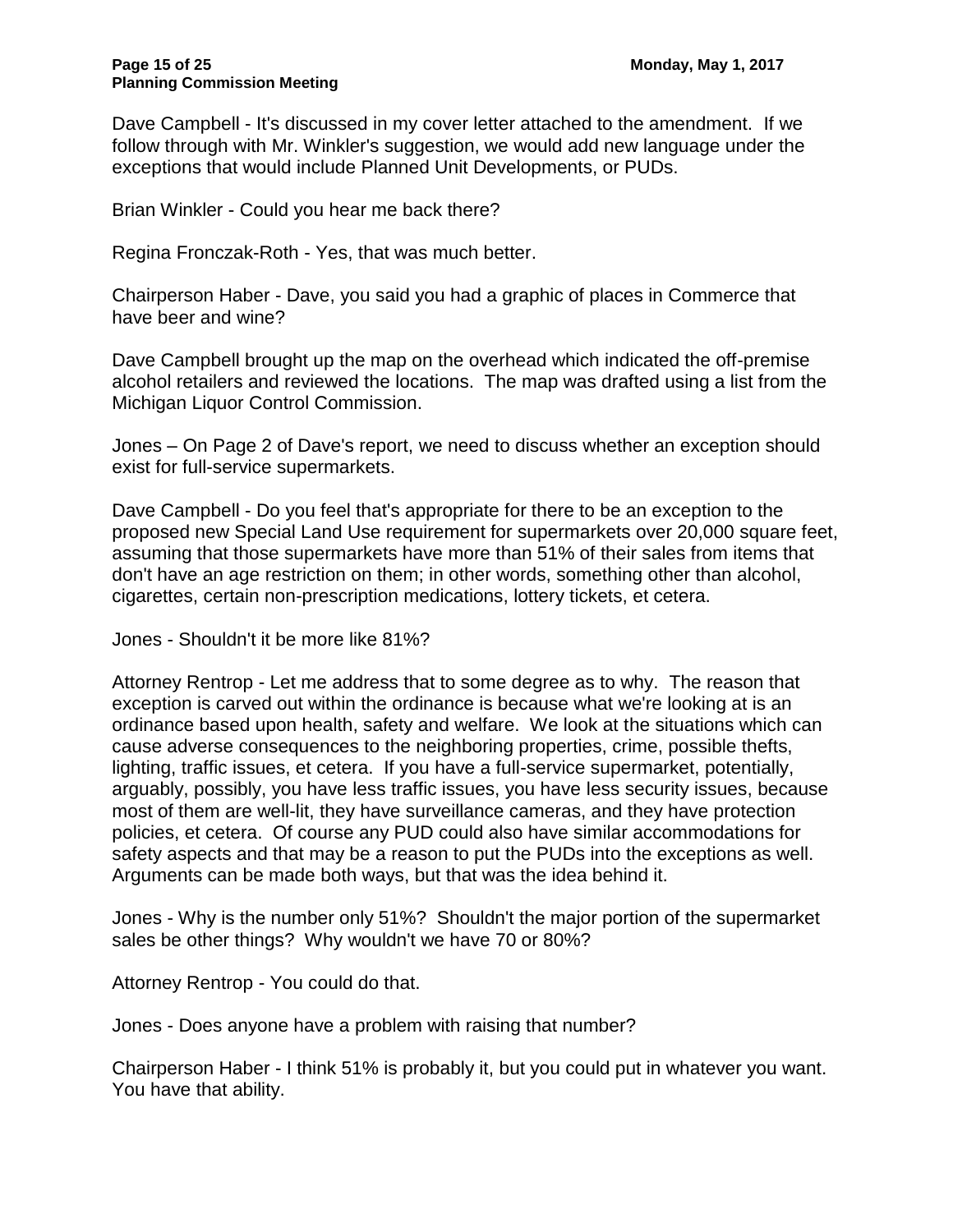Jones - I think at least 70%. What do you think Brian?

Winkler - I'm not sure of the benefit of increasing the percentages, given the fact that 51% is certainly in perspective.

Dave Campbell - Keep in mind, there is a size limit too. It would have to be a grocery store of 20,000 square feet or more. That's bigger than a typical Walgreen's so it's a fairly decent sized store.

Jones - I'd be fairly surprised if Kroger had 49% sales in alcohol.

Chairperson Haber - I don't think that's what it's saying.

Jones - That's what I read it to say, but okay, we can bypass that. You've already addressed this, but it recommends that an exception for PUDs be provided. What was the reason for that? To give them flexibility if they're developing a large project?

Attorney Rentrop - Yes, if you're developing a large project in an integrated PUD development, you're given opportunity to address safety concerns that are associated with this ordinance. That's the idea behind it.

Jones - The Township Board, or the Planning Commission, would have some discretion over what they're planning to do?

Dave Campbell - Yes, any PUD is going to come through both the Planning Commission and the Township Board. It will have a development agreement, which has to be signed by both the petitioner and the Township Board, and the agreement would be an opportunity to potentially be even more restrictive than what is proposed here; more restrictive in terms of operations and things of that nature. The PUD approval process would allow control over locations and how they operate.

Chairperson Haber - This is a discussion to make a recommendation to the Board.

Dave Campbell - As with any Zoning Ordinance amendment, you are the recommending body.

Jones - On Page 2 of 5, it states; *The proposed amendment would require new/expanding alcohol retailers that operate later than 9pm to locate a minimum of 500 feet from any residentially-owned property.*

But then later it states; *Based on the way the distance is proposed to be measured, the site of a new/expanded alcohol retailer could be immediately adjacent to a residential property, but could meet the 500-foot spacing requirement by following the centerline of the road.*

If it has to be 500 feet from a residence, how can it be adjacent to it?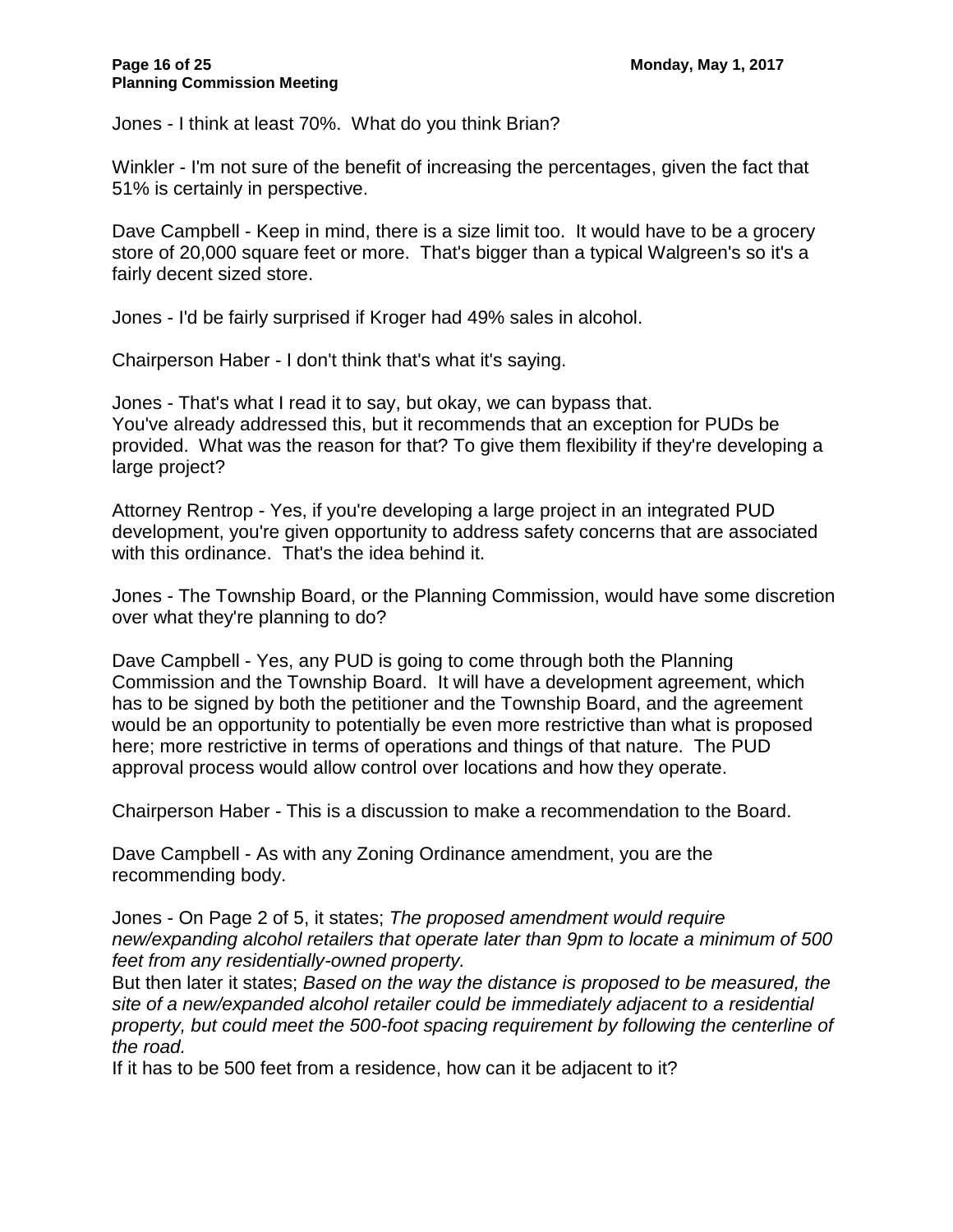Dave Campbell - The way that distance is measured is you go to the centerline of the road and you basically drive the road until you get to the closest residential district. If you picture the Clark Gas Station; they're essentially at the middle of the block. Even though they have residential properties directly behind them, the way we propose to measure the distance, you'd have to drive along Commerce Road and down Ponderosa, then across. By the time you do that, it might be more than 500 feet. That's part of what we wanted to bring to your attention tonight.

Jones - Okay. On Page 2 of the proposal, the 1.5 is settled. Larry brought up that we should recommend it be one per one mile. Hans, is there any reason you feel that's too restrictive?

Attorney Rentrop - I don't necessarily think so. It's an improvement one way or another. I know of no reason why it would not be acceptable.

Jones - So we will recommend one per one mile.

Chairperson Haber - That's the recommendation.

Jones - Under Exceptions, Item 4, *An off-premise alcohol sales outlet that existed before the date ... seeking to renew, but not expand, its liquor license.* By that, you mean that they're selling beer and wine and they can't expand ...

Dave Campbell - They could if they could get it approved under these proposed standards. They would be expanding upon a Special Land Use. For them to be able to that, they would have to meet these standards, if the standards are adopted. They would be allowed to continue to exist as they currently exist, but if they were looking to expand, they would be subject to these requirements.

Jones - Review Standards, Page 4 of 5, c. regarding criminal activities including robberies, shoplifting, et cetera; With regard to the criminal activities, as Ms. Rabban mentioned, we are not in the business of enforcement.

Dave Campbell - Enforcement would still be the OCSD, the Michigan Liquor Control Commission, (MLCC). We don't have the legal authority to conduct stings for underage buying. We will rely on our law enforcement and our state regulators for things like identifying and enforcing against the people who are breaking the rules.

Czarnecki - With the Meijer that went to the State, how does this prevent someone from doing that again?

Dave Campbell - We have to remain in close communication with the MLCC to ensure that before a new license gets approved by the MLCC, that the municipality has an opportunity to approve it at a local level.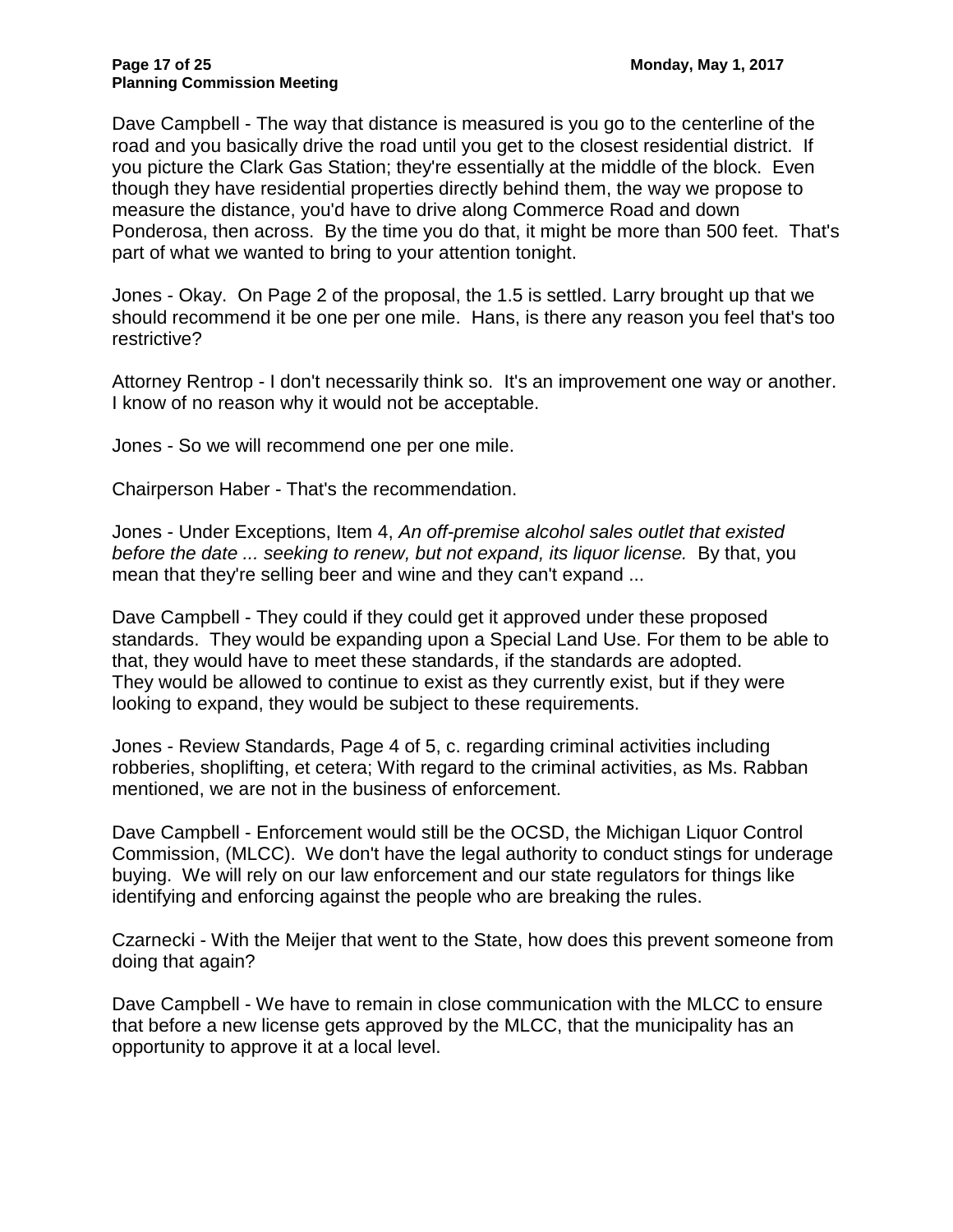Attorney Rentrop - Understand that the Township itself does not have approval authority over off-premise alcohol sales. We can't say that we like this one, and we don't like that one. We are limited in what we can do to regulate these types of establishments. The direction at the January Board meeting was to try to put some limitations into a restrictive ordinance.

As far as the Meijer situation, that will be handled by the MLCC. The way this Ordinance will work is that an off-premise alcohol license is subject to all local Ordinances. This is very blanket language. The Zoning Ordinance says that you can't have more than one in one mile. That can be reported to the MLCC and in theory, they will abide by that restriction.

Czarnecki - By putting more restrictions on this, how much does that open us up to more lawsuits, with what's happening with West Bloomfield basically? I know they put extreme restrictions on it.

Attorney Rentrop - You're never going to be 100% secure. We've tried to take every measure possible to minimize that risk. The less restrictions you have, obviously the less risk of lawsuits. Most of these have been vetted one way or another. Each one of these are looked at on an individual basis for legitimate safety concerns.

Hindo - I have a few comments. Page 2 of 5, D. 2., Limitations; While I agree with limitations, I don't think we should be more restrictive than the State of Michigan is currently. My thought would be to be more in line with the MLCC. I don't think there should be a distance requirement as it relates to SDM licenses, which are beer and wine only. The State does have a restriction on SDD licenses, which is one per 1/2 mile. My suggestion would be no distance requirements on an SDM, and one per 1/2 mile on SDD so that we're more in line with the MLCC, and there's more of a basis for supporting our decision, when and if we end up in court.

On Items 3. and 5. of Limitations, I feel those are a little too restrictive. As to the hours of operation, I think 9:00 is very early. There are already other retailers in residential areas that are open much later and we haven't seen any issues. My recommendation would be to increase the hours of operation.

Also, I don't feel the distance of 500 feet from a residentially zoned property is necessary. I do agree with the 500 feet of distance as it pertains to a school, a place of worship and those types of establishments, but I don't think it's necessary for a residential property.

Lastly, I don't see this in here and I'd like to see it, for the benefit of the Planning Commission and the Board of Trustees. There needs to be a mechanism to grant an exception should we choose to. I don't know that if we implement the Ordinance if it is hard and fast, or if we have any discretion for granting certain waivers. Maybe there should be a provision built in to give us that right, should we choose to. We don't know what special circumstances might arise where we would want to grant a waiver, and I think we should preserve the right to grant one, should we deem it's appropriate. McKeever - How does this affect the big box stores with the ability to sell beer and wine from their fueling locations? If they're already selling it in their store, why give them the ability to sell it from their fueling station also?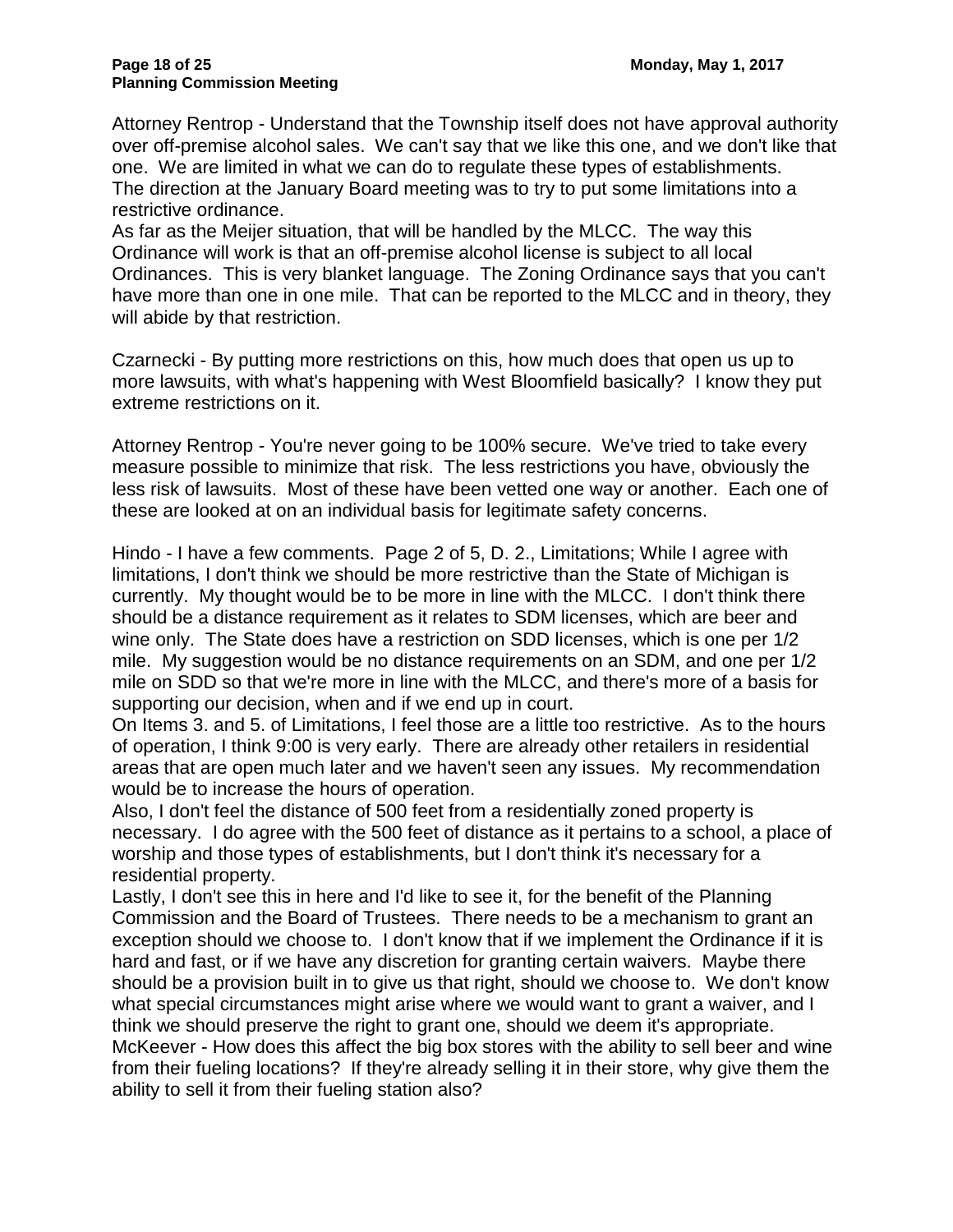Dave Campbell - Most of the big box retailers fall under the exceptions because they're over 20,000 square feet and their sales are more than 51% of goods that are something other than beer.

You're saying, if we're going to allow an exception for a big box store that also has an accessory fueling station, then should we only allow alcohol sales in the principal store and not in the accessory station?

McKeever - Yes, that's my feeling; no alcohol sales from their outlots.

Jones - Good point.

Chairperson Haber - May I ask, is there anybody out there from the press? (No response.) If you're here, please make yourselves known.

Thank you all. I think there are some good, constructive comments here. John, I have to disagree with you. I think one mile will be fine.

The problem I have is seeing store after store selling beer and wine and it gets out of hand. It makes it easier for youngsters who should not be served to get served. I don't want to see us get into a situation where it's a carnival. We can take the suggestions to the Board.

Discussion continued regarding the next step. The consensus was that the amendment should be revised and brought back to the Planning Commission for another review. It was noted that another public hearing would not be necessary nor required. Chairperson Haber wanted feedback from the Township Board on the comments provided by the Commissioners.

Dave Campbell - You as the Planning Commission are a recommending body on a Zoning Ordinance amendment. I would think the best approach would be to let us work on this, and then bring it back to you in June. If at the June meeting, you feel it's ready for Township Board consideration, you can forward it on at that time. Once Township Board looks at it and has their own thoughts, they would be able to send it back to you with some direction on things they might want you to look into further. Procedurally, that would be the best approach.

Jones - You and Hans are going to work on this together?

Dave Campbell - Yes.

A resident asked to speak. Chairperson Haber noted that although the public hearing was over, he would hear her comment.

Sarah Henderson, 3076 Ridgemont Street, Commerce Township - There's a lot of information here that I've been taking notes on. It's just sinking in. If I send an email, is that something that would be considered?

Chairperson Haber - This is a recommendation that we are making to the Board. Will the Board have a public hearing also?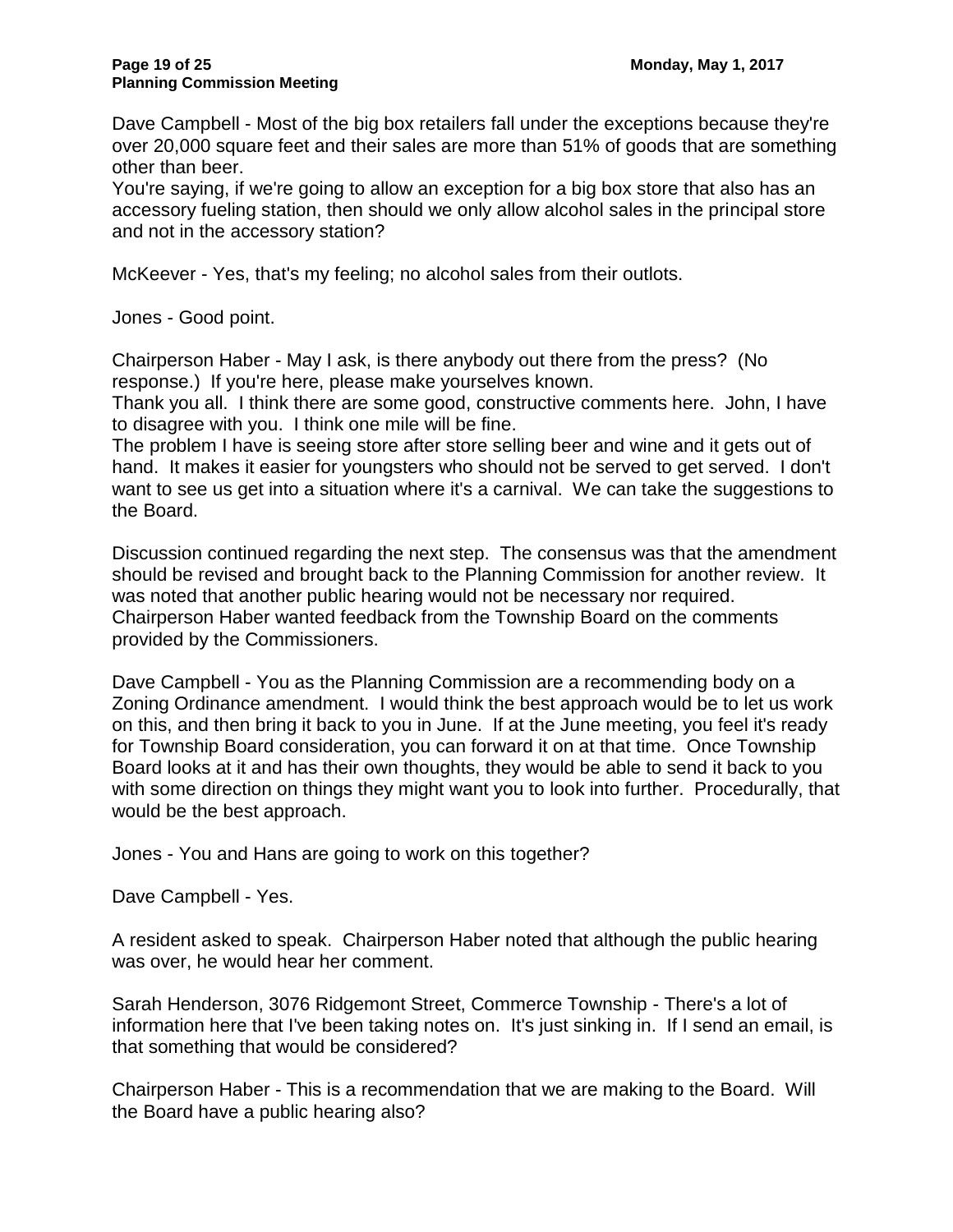Dave Campbell - The Board is not required to hold another public hearing. It would be on their agenda for a public meeting, but not necessarily advertised as a public hearing.

Chairperson Haber - I suggest that if you want to be involved and have something to say, make it known to Supervisor Scott and to Dave Campbell. We are not voting on it. We just send it on to the Board with our recommendations.

## **ITEM 6: PSP17-0004 – SAVAGE BUILDING**

Cheryl Savage of Commerce MI is requesting Site Plan approval to construct a new warehouse/office building located at 1111 Comwall Park Drive. Sidwell No.: 17-33-276-018

David Campbell, Planning Director, gave a review.

Robert and Cheryl Savage, 1699 Traditional Drive, Commerce Township, were present along with Cliff Sieber, Project Manager, Sieber Keast Engineering, 100 Maincentre, Ste 10, Northville, and Douglas Necci, Project Architect, DNR & Associate Architects, 50850 Applebrooke Drive, Northville.

Cliff Sieber - I'll address the issues raised by the Planner. The reduced size of the parking spaces, from 20 feet to 18 feet, we would request that the Planning Commission provide a waiver so we can do so. That would allow for some additional landscaped area adjacent to the stormwater detention basins which I think would be helpful. The other item is the waiver on the front yard loading. On the renderings, it's very attractive for an industrial building with the glass and treatments. I don't think front yard loading would be a detriment in this case.

Finally, with regard to the dumpster, we will provide for a masonry dumpster enclosure with a 10 foot apron in front of that as requested.

Doug Necci - The idea for the façade was to use glass for the overhead doors associated with the front yard loading area, so as to make it look more like windows than overhead doors. It's unlikely that there will be any outdoor storage, or people parked in the loading area for any extended length of time. It's more of a storefront. The site is very limited as to the buildable area. The building followed that shape and the steps in the building are accentuated in the vertical aspect.

Mr. Necci continued with a detailed review of the elevations and the high quality building materials.

Dave Campbell - With this building being in the industrial zoning district, the Township's building materials and architectural standards don't apply here. Any efforts by the applicant to enhance the building are to everyone's benefit.

### **Commission Comments:**

Winkler – no comments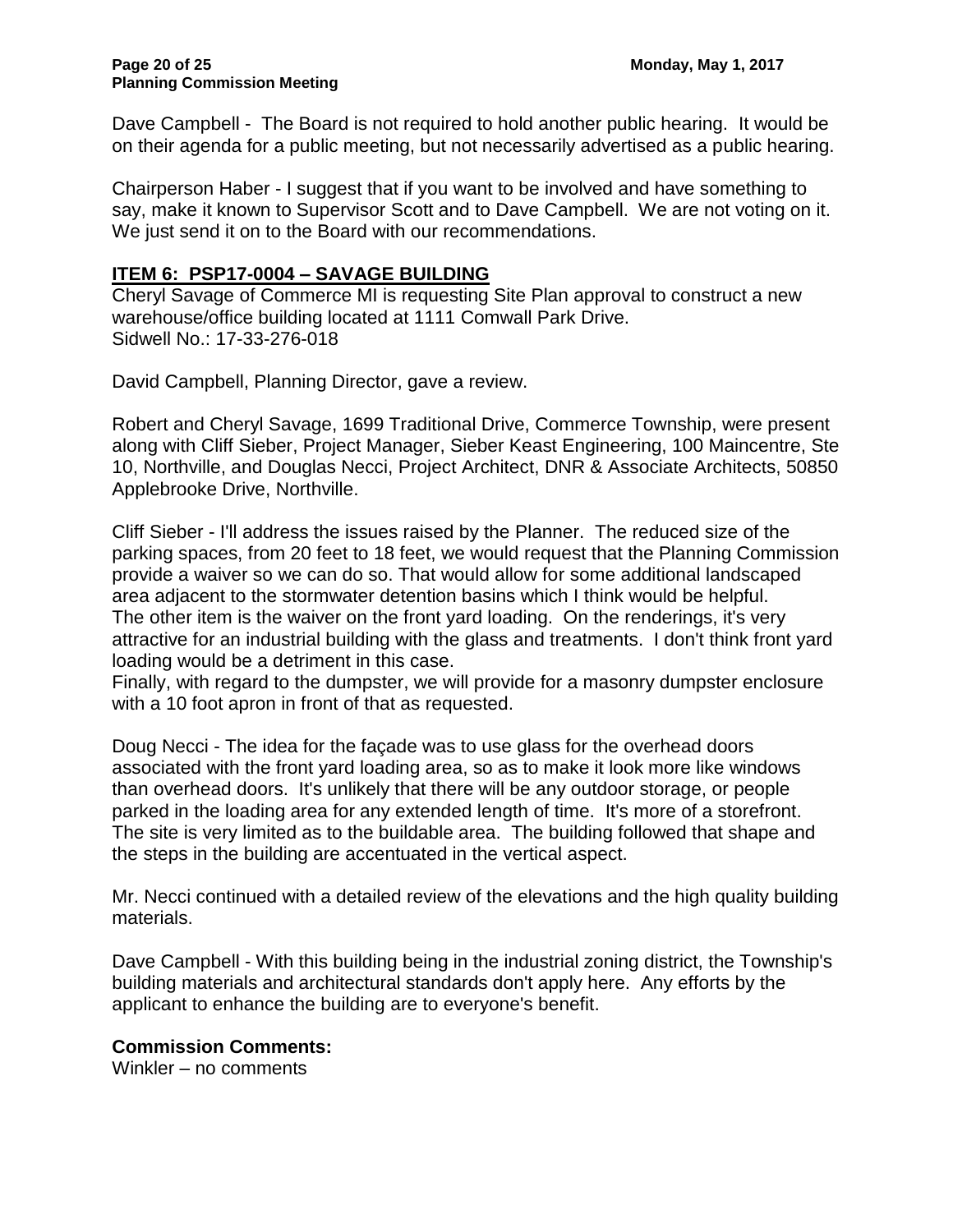Jones – Curb clearance has been reduced in a lot of areas. It should probably be only 4 inches.

Dave Campbell - Exactly. Our standard for a parking lot curb is 6 inches. In the past where we have done 18 foot long parking spaces with a 2 foot overhang, we've reduced the curb down to 4 inches.

Czarnecki – My only question is the loading area. You said it would not be there for an extended amount of time. What is a decent amount of time that it takes?

Cliff Sieber - I know that the Savage's operation is a morning dispatching function where the crews are loaded up and off to their job sites, usually within an hour. There may be a vehicle parked there loading from the shop area for an hour or so, but not overnight.

Czarnecki - Yes, that's what I'm getting at.

Hindo – No comments.

McKeever – Will there ever be any option for this building to be multi-tenant?

Doug Necci - Yes, it's designed to be 50% owner and 50% tenant occupied.

McKeever - Are there separate metered utilities for the potential rental spaces?

Doug Necci - I would imagine so.

McKeever - Dave, if this is approved with the glass doors being part of the façade of the building for front loading, will they be required in the future, should the doors ever need replacements, that the same glass doors be installed?

Dave Campbell - If in the future, they replaced the doors with solid doors, that would be contrary to their approved site plan.

McKeever - I would not be in favor of anyone coming in and replacing the door with a solid metal door.

Chairperson Haber inquired about sidewalks. Dave Campbell explained that there were no appropriate opportunities to extend the existing sidewalk network in this area, and their frontage is located in Walled Lake.

Chairperson Haber - Signage will be done administratively. You understand that if you put a dumpster in, it has to be enclosed and approved. We spoke about parking. Do we need a parking waiver?

Dave Campbell - The only deviation from the parking requirements would be putting the loading in the front, which you have the authority to deviate from that. Chairperson Haber - Usually we like to see a material board.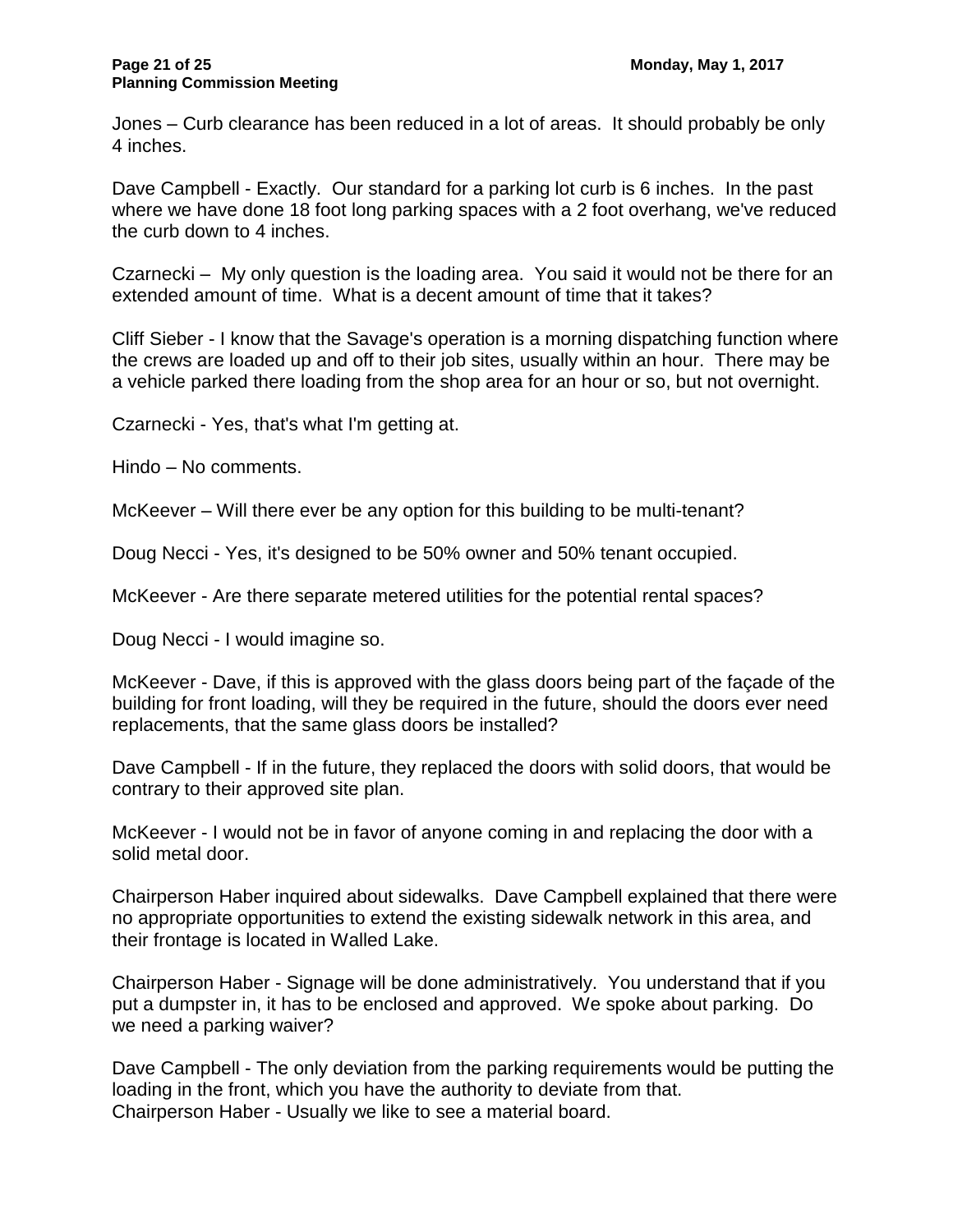Dave Campbell - Because this is in the industrial zoning district, they're not required to meet any architectural standards.

Chairperson Haber - Well, I appreciate what you've done. It's looks very decent.

**MOTION** by Winkler, supported by Czarnecki, that the Planning Commission approves, with conditions, Item PSP17-0004, Savage Building, the request by Cheryl Savage of Commerce MI for Site Plan approval to construct a new warehouse/office building located at 1111 Comwall Park Drive. Sidwell No.: 17-33-276-018

Move to approve Site Plan # PSP17-0004, the Savage Building on Parcel B within the Maple-Benstein Business Park along Comwall Park Drive.

### **Approval is subject to the following conditions:**

- 1. Review and approval of engineered construction plans by the Township Engineer, Fire Marshal, and Building Department;
- 2. Administrative review and approval of an application to split the 15.4-acre parent parcel into new Parcels A, B, and C;
- 3. Signs to be reviewed and approved under a separate Sign Permit by the Building Department subject to the requirements of Article 30 of the Zoning Ordinance;
- 4. The forthcoming Stamping Sets to include the following changes:
	- a. The proposed dumpster pad to include a 10-foot apron in front of the enclosure
	- b. The proposed dumpster enclosure to be constructed of a masonry material complimentary to the principal building;
- 5. Spaces along the perimeter of the parking lot will be reduced to 18' in length, with a 4" curb to allow for a 2' overhang to reduce overall impervious surface and maximize greenspace.

#### **AYES: Winkler, Czarnecki, Jones, Haber, Hindo, McKeever NAYS: None**

**ABSENT: Schinzing MOTION CARRIED UNANIMOUSLY**

# **ITEM 7: PSU15-008 – KROGER – UNION LAKE ROAD**

Thomas Ross representing Kroger Co of Novi MI is requesting final approval of a Special Land Use for their permanent outside sales area located at 2905 Union Lake Road. Sidwell No.: 17-12-276-018

David Campbell, Planning Director, gave a review.

Thomas Ross, Real Estate, Kroger Company of Michigan, 40393 Grand River Ave, Novi, was present along with the Assistant Store Manager, Jamie Babel, to address the request.

### **Commission Comments:**

Jones - Do we react to complaints? Jay, do you have officials drive by?

Jay James - I do drive by there on occasion, and we do react to complaints, but we haven't received any. I have not noticed any issues at that particular Kroger. Their probation period is up and they've done a good job.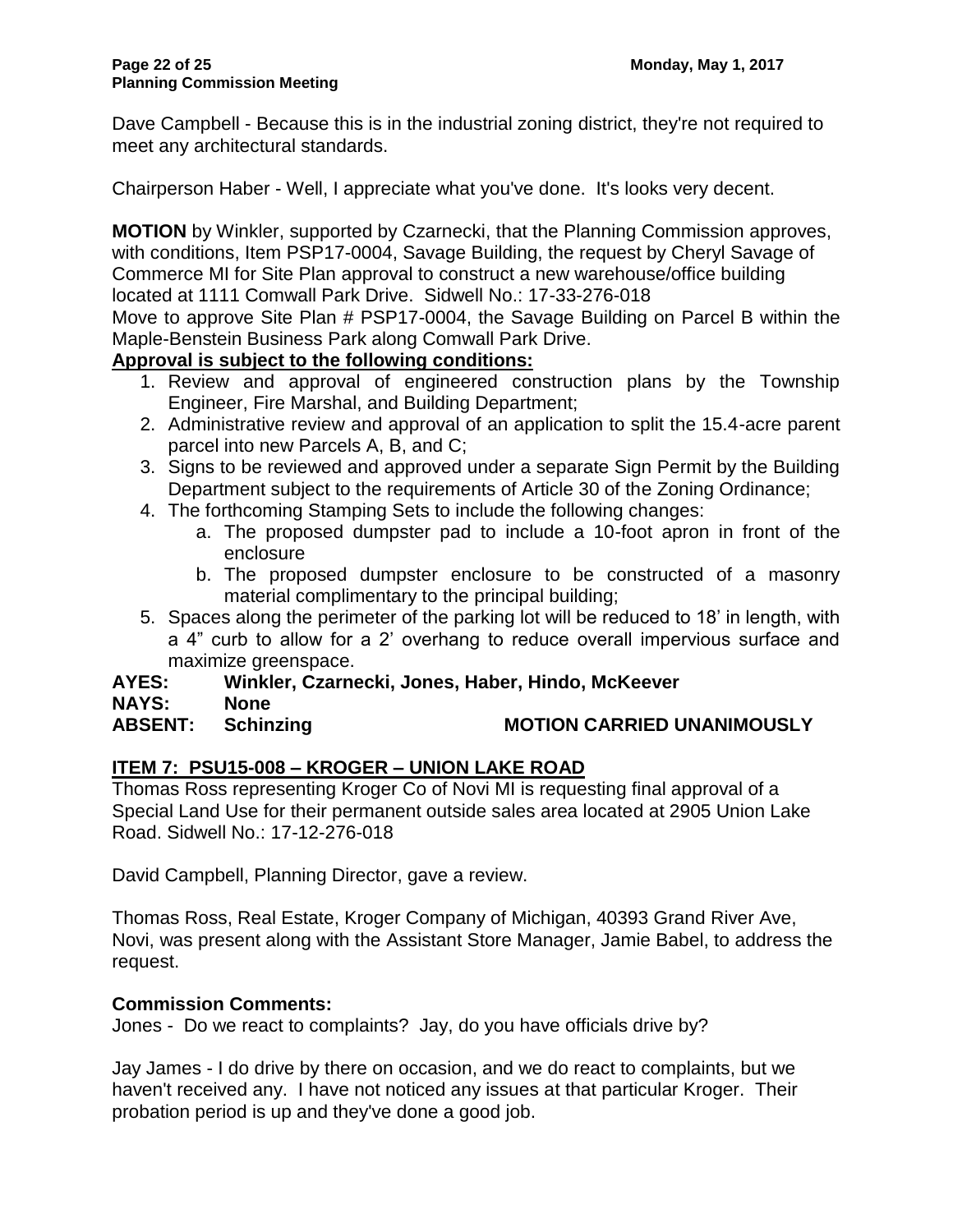Jamie Babel - I am one of the assistant store managers.

Chairperson Haber - How long have you been managing at that store?

Jamie Babel - At that location, since January 8th.

Chairperson Haber - May I pontificate? We've had problems with that store, but you're probably not aware. That's the reason there was a probationary period. Neighbors complained about trucks unloading back there when they weren't supposed to be. The display area got out of hand. I will tell you that I'm not for this being permanent. Although it looks like it has been better and there haven't been complaints, in the past there have been and we are responsible to the residents.

McKeever - No comments.

Hindo - Nothing to add.

Czarnecki - Nothing.

Jones - Back when it was a different store, the sidewalk was so congested with displays that it was inaccessible and I had to walk in the street to get to my car. We don't want that to occur again. It seems the issues have been corrected and I don't have a problem with this.

Winkler - No comments.

Thomas Ross - I was here 18 months ago asking for permission on a permanent status. We designed the store for this, with this space in mind. We came up with the design plan that was submitted to the Township. We addressed all of the issues, including the parking problems there; which was actually truckers and other folks deciding to park in the parking lot without permission. We've posted now that it is prohibited.

Chairperson Haber - My problem with this was the responsiveness. Ms. Babel, you've been there since January, but you may not be there next January and then I'll have to deal with somebody else.

Thomas Ross - I would suggest that you stay in touch with me at Kroger Real Estate. I deal with all of the 126 stores in Michigan. My team is small, but we've been here quite a long time and we are a more permanent location. We don't move around from store to store and we would be your best contact.

**MOTION** by Jones, supported by Czarnecki, that the Planning Commission approves Item PSU15-008, Kroger, the request by Thomas Ross representing Kroger Co of Novi MI for final approval of a Special Land Use for their permanent outside sales area located at 2905 Union Lake Road. Sidwell No.: 17-12-276-018 Move to approve PSU15-008, a Special Land Use without conditions for a permanent outdoor sales area for the Kroger store at 2905 Union Lake Road, by the request of The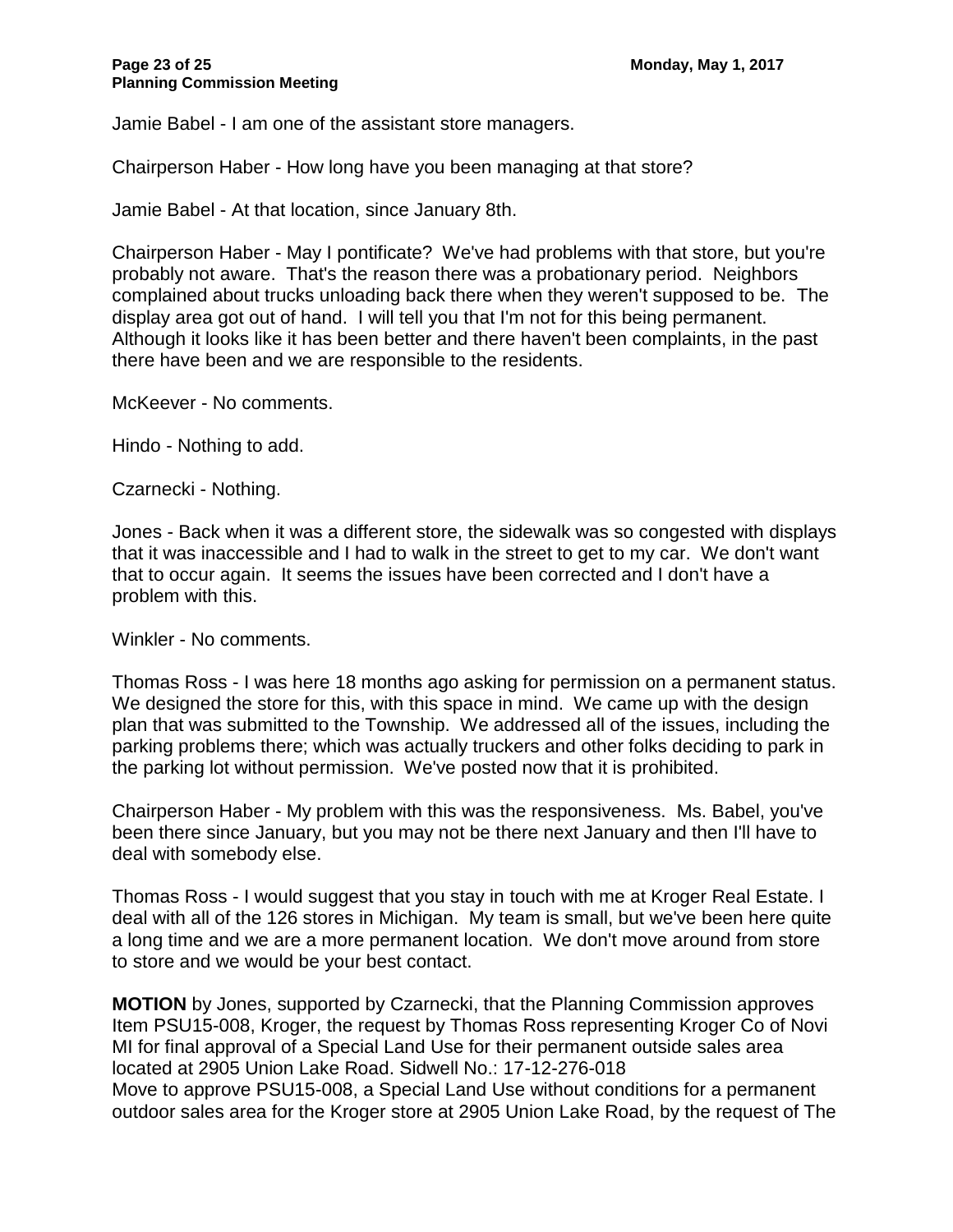Kroger Company of Michigan. Approval is for the reason that there have been no complaints or concerns at this location during the 18 month trial period. Discussion -

Jones - If we see any issues, we would prefer to work with the manager, but you can give your phone number to Jay James so he can reach you. When someone new comes into management, I would assume that they would be informed of the things they need to be mindful of.

#### **AYES: Jones, Czarnecki, Winkler, Haber, Hindo, McKeever NAYS: None ABSENT: Schinzing MOTION CARRIED**

## **ITEM 8: PSP17-0003 – KROGER – 14 MILE/HAGGERTY**

The Kroger Co. of Novi MI is requesting approval for a temporary outdoor sales event located at 39950 14 Mile Road. Sidwell No.: 17-36-400-021

David Campbell, Planning Director, gave a review.

Thomas Ross, Real Estate, Kroger Company of Michigan, 40393 Grand River Ave, Novi, was present along with the Store Manager, Raymond Stec, to address the request.

#### **Commission Comments:**

Jones - Since you have such a small sidewalk, nothing can ever be on there. It's only like 3' wide. I have been behind that store several times and I haven't seen any issues. Are you asking for permanent approval?

Dave Campbell - No. Because that store does not have a dedicated area for outdoor displays, so this is a seasonal display. Every year, right about this time, they come before you to do this. Every year, their proposal is seemingly the same. Effectively, they just put a new date on it and resubmit it. One of the things you could discuss is that as long as they keep doing it the right way, from this point forward you could have this be administratively approved. That would prevent them from having to come back before you on an annual basis. However, you may choose to have them come in once per year.

Chairperson Haber - I would say administrative approval is fine on this. There's no reason for them to come in and spend the entire evening here until 9:15pm.

Dave Campbell reviewed the recommended motion language.

**MOTION** by Jones, supported by Czarnecki, that the Planning Commission **approves, with conditions,** Item PSP17-0003, the request by The Kroger Co. of Novi MI for approval for a temporary outdoor sales event located at 39950 14 Mile Road. Sidwell No.: 17-36-400-021

Move to approve PSP# 17-0003, a Temporary Outdoor Sales Event for Kroger at 39950 Fourteen Mile Road.